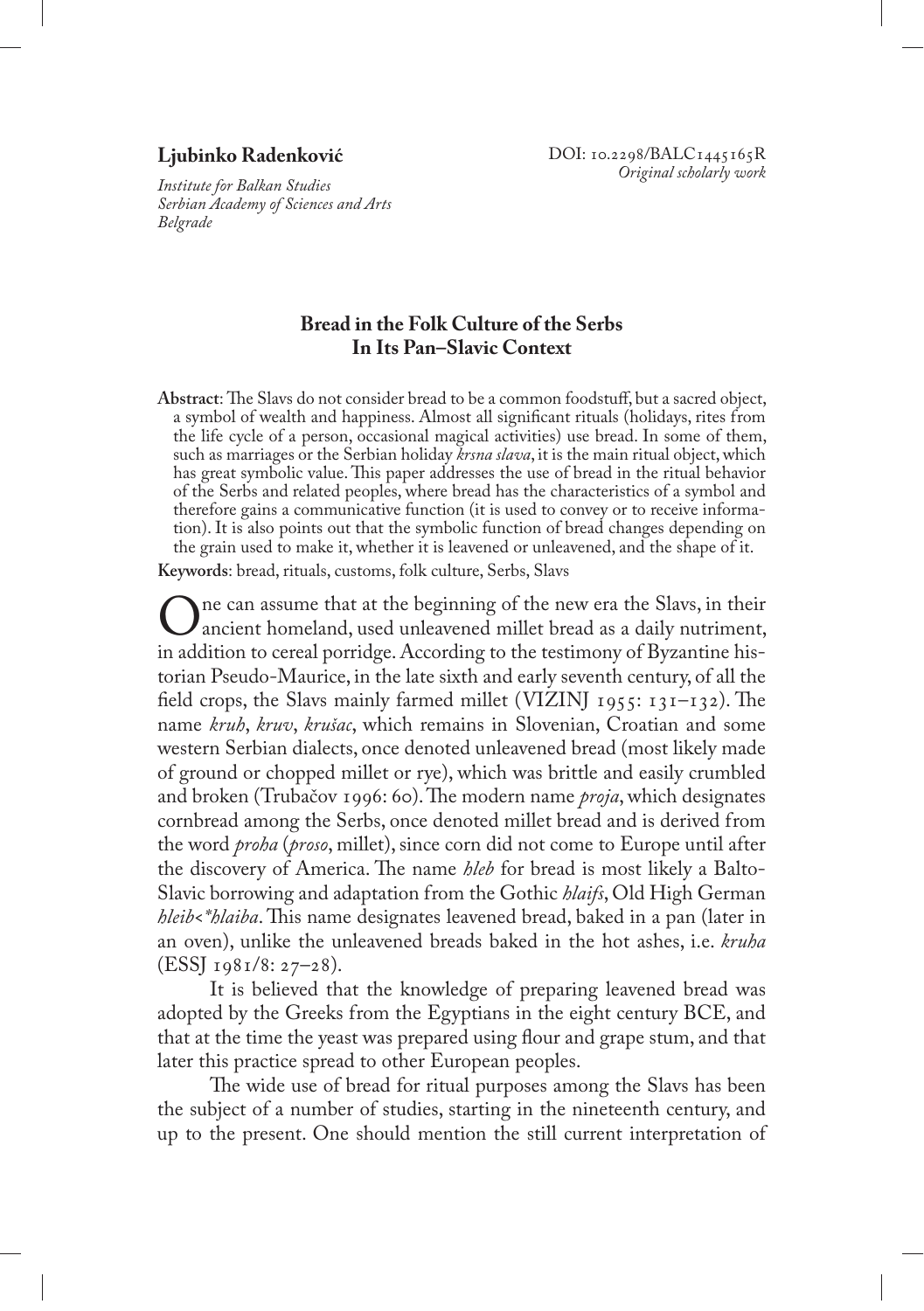the symbolism of ritual breads by the Russian Slavist A. Potebnja (1835– 1891) (new ed. Potebnja 2007: 92–156), the comparative studies on bread in rituals and poems by N. Sumcov  $(1854-1922)$  (new ed. Sumcov 1996:  $157$ –248); the detailed description of Bulgarian ritual breads by D. Marinov (1846–1940) (new ed. Marinov 1994: 372–388). Among more recent studies, one should mention the monograph by S. Yaneva on Bulgarian ritual bread (Yaneva 1989), A. Strahov on the cult of bread among the East Slavs (Strahov 1991), and J. and A. Kubiak about bread in the folk culture of the Poles  $(1981)$ , as well as the collection of papers from the scholarly conference in Sofia "Bread in Slavic Culture" (HVSK 1997). Significant contributions about bread in the culture of Slavic peoples have also been published by V. Ivanov and V. Toporov  $(1974)$ , A. Gura  $(1977: 131-180)$ , I. Sedakova (1994: 130–138), S. Tolstaja (SD 2012/5: 412–420), A. Plotnikova (SD 2012/5: 424–431), T. Agapkina (SD 2012/5: 421–424), etc. The thematic bibliography of Lj. Andrejić provides many sources about ritual breads among the Serbs (Andrejić 1977: 253–319).

### *Bread — a holy object*

Bread was not a common foodstuff for the Slavs, but a holy object, the symbol of wealth and happiness. In Bosnia they used to say "Everything else is fine, but it's bread that feeds you"<sup>1</sup> (Dvorovi; Majstorović 1908/HH: 437), and in Macedonia "May the Lord provide bread and salt, and the house will be full"2 (Radoviško; Miladinović-Petrović 1938/XIII: 66). On the island of Hvar (Croatia), bread is called "the Lord's blessing", and there was a belief that a child will be protected from spells if a piece of bread is placed in its swaddling (Carić 1898/X: 159–160). The Russians (Novgorod region) say "Bread is above everything"3 (Vlasova & Žekulina 2006: 41); the Czechs call bread "God's gift". The widely used expression "to have enough bread in the house" means to live without shortages. The fact that bread was a symbol of wealth is supported by the maidens' spell for marriage among the Russians in the Urals. Maidens would place bread, salt and a ring in the home and bring in a rooster. If the rooster pecked the salt, she would marry a vagabond (a pauper); if it pecked at the bread, a wealthy man; and if it pecked at the ring, she would surely get married that year (Vostrikov 2000: 47).

Bread was used for oaths: "I swear on bread."4 (Bosnia). In Bosnia and Herzegovina, in the event that a stranger entered the house, they would

<sup>&</sup>lt;sup>1</sup> "Sve je hvala, a hljeb je hrana."

<sup>2</sup> "Neka Gospod dava hleb i sol, pa je kućata puna."

<sup>3</sup> "Хлеб – всему голова."

<sup>4 &</sup>quot;Tako mi hljeba."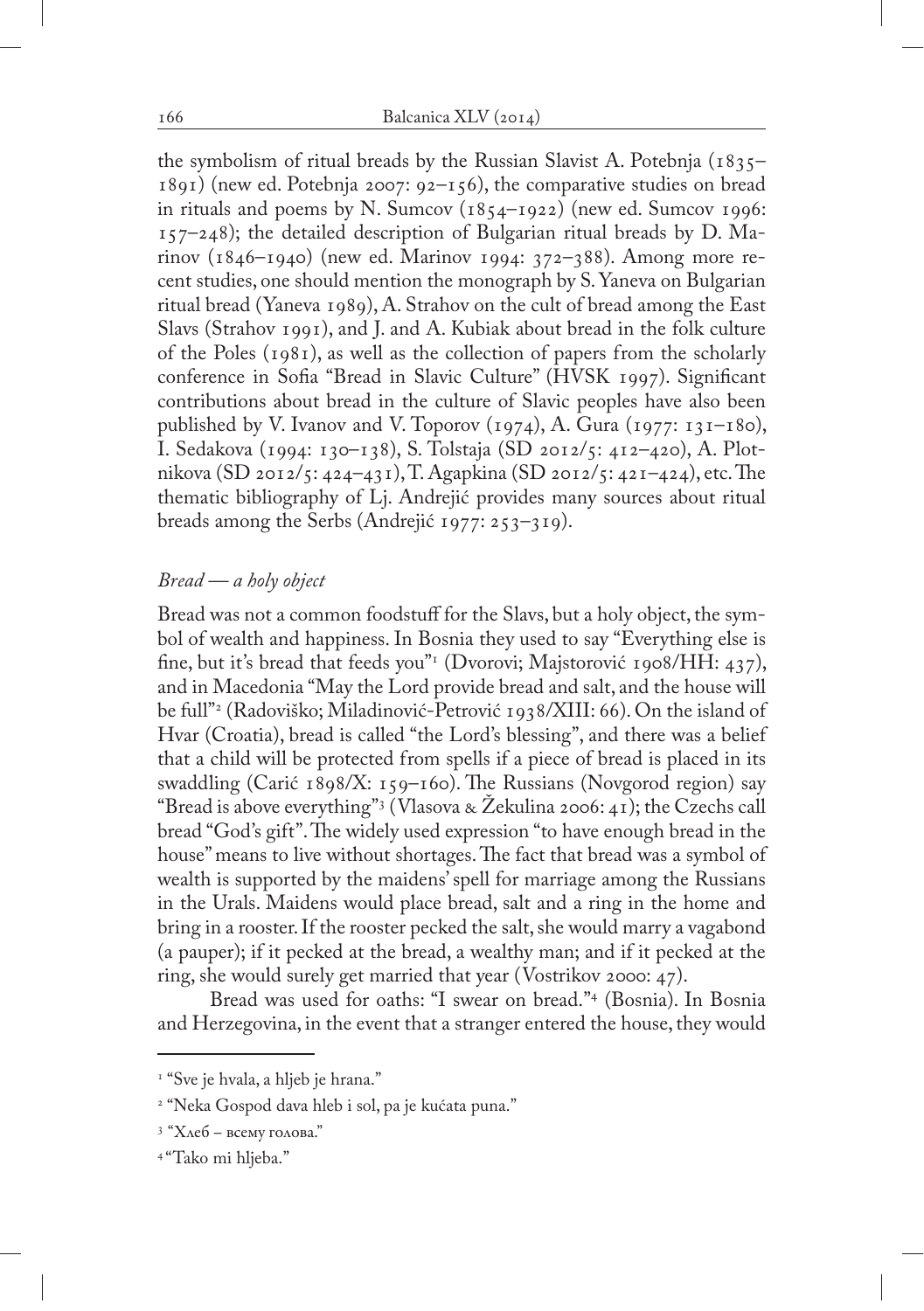immediately be given bread and salt "with the thought that then he/she could do no harm" (Lilek 1899/XI: 710). In the same region if there was no more incense in the house, a breadcrumb would be cast into the fire to provide scent, so that "evil things" (apparitions, spectres) would flee (Zovko 1901/VI: 300).

There is a belief among Russians that the forest spirit (lešij) has his bread far from the human world. If a person that he abducts eats from this bread, they cannot return home any more. According to a legend from the Russian north (the Terska region, on the White Sea), a maiden who had been kidnapped by the forest spirit because she had been cursed by her mother, finds in his home a woman with many children, who gives her the following advice "Girl, if you want to return home, don't eat our bread. I too was taken like you"5 (Vlasova 2004: 360).

Bread can articulate multiple symbolisms, on several grounds: the symbolical meaning of the *constituent elements* — flour, salt, water and, in the case of leavened bread, also yeast; the symbolism of the *manufacturing process* — crushing the seeds, sifting, wetting, storing, fermenting, baking (placing in the fire, retrieval); of the *shape* — round, twisted (braids), hollow, cruciform, zoomorphic, etc.; of the *time* when it is prepared — before holidays, after the birth of a child, before or after a wedding, after a person's death, in the dead of night, after sunset, during a full moon, during a solar or lunar eclipse, on a certain day; of the *place* where it is prepared — in the home, watermill, outdoors.

The preparation of bread for magical purposes requires that some other conditions be met, such as the flour being from a new watermill, or from a mill that rotates counter-clockwise, the flour being sifted through an upside-down sieve, the sieve being held behind the back while sifting, the flour coming from multiple homes, the bread being dried in the sun, etc. (for more see Radenković 1997: 145–155).

In the process of kneading the dough and baking the bread, the flour (dough) in a short time passes from unleavened to leavened, from the amorphous state do the desired form, from the unstable to stable, which can symbolically communicate the idea of the cycle of birth, death and resurrection: through ripening, harvesting and reaping the wheat "dies" but its seed is born; through milling the seed "dies" but flour is born; flour "dies" but dough it born; dough "dies" but bread is born. The Serb ritual that is performed in the case of premature birth of a child speaks of the connection between the birth of a child and the baking of bread (accordingly the womb is the oven): when such a child is born it is placed on the peel, and when the

<sup>5</sup> "Девушка, јесли хошь быть дома, дак не ешь нашего хлеба. Я, говорит, тоже такая была и тоже унесена."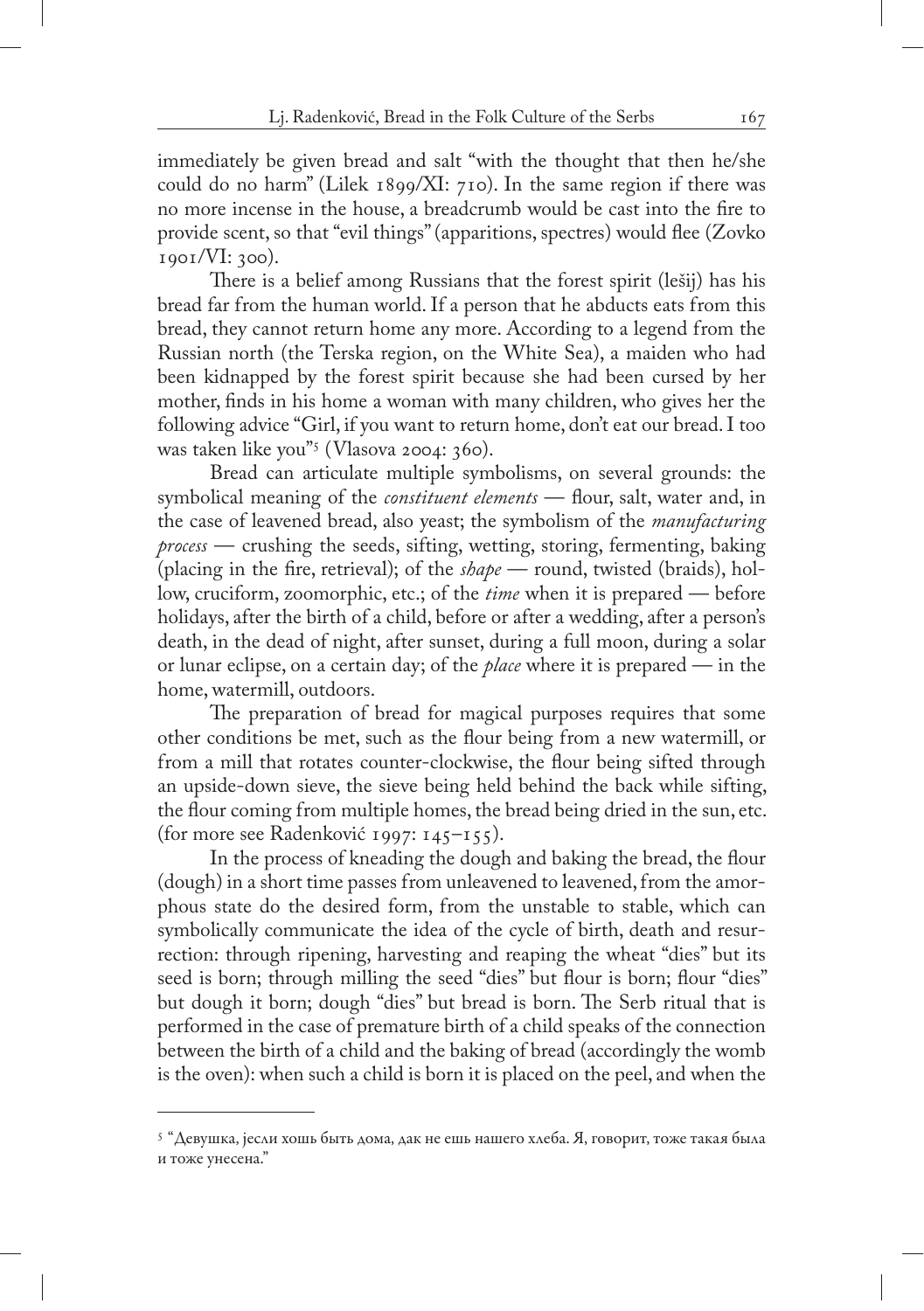bread is removed from the oven, the child is placed briefly in the oven "so that the next would be born full term" (Miodragović 2009: 82).

The yeast, which is kept in a cold and dark place, and which is constantly used and renewed, can be associated with the ancestors, who yield offspring. The Serbs believe that when moving from an old house to a new house, the yeast in the old house should be destroyed (probably so that the patronage of the ancestors would be linked only to the new house). In Bosnia and Herzegovina (Vlasenica) it was believed that if mixed dough did not rise (if it did not ferment) it was a sign that someone in the house would die (Dragičević 1907: 332). In Bulgaria it was said that it was a bad thing for the house to run out of yeast (salt or vinegar). On the island of Hvar (Croatia) it was believed that while dough is being kneaded evil spirits circle around the house. In order to protect small children they would place a little dough in their swaddling-band before the bread is placed in the oven, and also a little warm bread after it was baked.

### *Wheat — millet/corn bread*

The name for wheat (*pšenica*) is derived from *\*pьšenъ* (ground, crushed); *\*p'hati* (to grind, to crush). Wheat or white bread was initially mixed and used only for ritual purposes (family feast, Christmas, Easter, St. George's Day, baptisms, weddings). According to data from the early twentieth century, in the mountain regions of Bosnia people ate wheat bread only several days after the harvest and on important holidays. Otherwise they ate barley, *pirov* (hard, einkorn or emmer wheat), rye, millet or buckwheat. In the plains they mainly ate cornbread (Dvorovi; Majstorović 1908/XX: 437). In eastern Serbia (Boljevac) they mainly ate *proja* (cornbread), and rarely wheat or *pure* bread. When corn was scarce dough was made by mixing barley, rye or oat flour (Grbić 1925: 193–195). In Serbian epic poetry eating or serving *white bread* was an indication of gentry or the hero's prestige. In Russian epic poems (*byliny*) this also applies to white wheat bread, which is called *kalačkrupivčatyj* (Bobunova & Hrolenko 2006: 149). In Slovenia in the nineteenth and first half of the twentieth century bread was mainly made out of rye, while the gentry ate wheat bread. In addition to grain flour, chickpeas, peas, potatoes and chestnuts were also added to the dough (SEL 2004: 262). One Bulgarian ceremonial song, which was sung on St. George's Day, recounts how St. George visited the fields and referred to wheat as the holy grain ("Oh grain of wheat / be you sweet, be you holy"),  $\frac{1}{2}$ and he said to the oat that it was only for looking at but that it was bitter for eating, and not for communion ("And you grain of oat / nice to look at /

<sup>6</sup> *"*Oj te žito, pšeničivo, / Milo bilo, sveto bilo."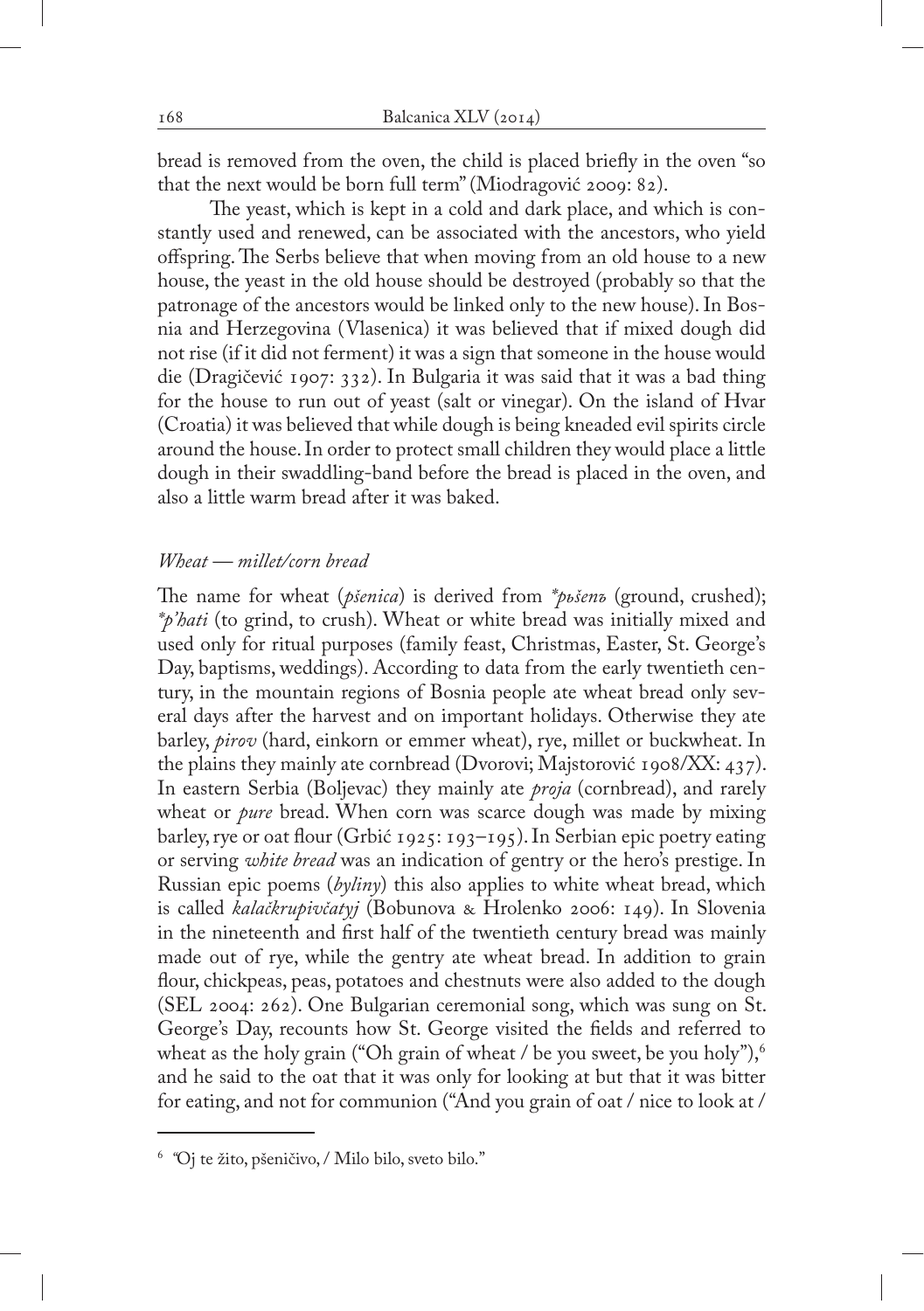bitter to eat / not for communion") (Marinov 1994: 595). In Russia the term *hleb* is used only for rye bread, while only ceremonial breads (*kalači*) were made out of wheat flour, for holidays (Sumcov 1996: 173). Also in Russia (Samara district), wheat bread is called *pirog* (Gvozdikova 1981: 211), which is otherwise used in Russian for various kinds of filled dough.

The cult contrast between wheat and millet (oat, corn) bread is apparent from the fact that in western Serbia on Christmas Eve and Christmas Day bread was made only from wheat flour, while on St. Basil's Day ( January 1/14) corn-flour bread was made for cattle, so-called *vasilica* or *mumuruzna česnica* (which was the replacement for what had previously been millet bread or porridge), and decorated with a "weaving tube" (Kostić 1984: 329). This ritual included two elements — corn (previously dark millet, probably unleavened bread or porridge) and the weaving tool, indicating the duality of the cult. On the one hand it is directed towards the protector of the cattle, and on the other — towards the protector of women's activities. In some places in Russia the St. Basil's Day porridge was prepared by the oldest woman in the house with the assistance of the oldest man (Sumcov 1996: 184). According to one tradition from Kosovo and Metohija, a man had found his brother's killer in a foreign land, but he could not kill him until, following the advice of some man, instead of wheat (sacral) he had his fill of corn bread (profane). "One does not strike a man on wheat bread"7 (Bovan 1976: 87–88).

### *Restrictions when kneading dough and using bread*

Special rules applied to mixing dough and using bread. In Bulgaria the bride would make the dough for her first bread on St. George's Day. The motherin-law would prepare the flour, sieve (sifter) and kneading tray, and invite the daughter-in-law to knead the bread. The daughter-in-law would kiss the mother-in-law's hand and start kneading, while the maidens around her would sing the ritual St. George's Day song. The bride was only allowed to knead the dough, while the dough would be shaped by the oldest woman in the house (Marinov 1994: 595–596). In Bosnia married women would wear their wedding ring while kneading dough so that they would not become widowed (Majstorović 1908/XX: 437). Apparently separating and scraping dough from the hands after the kneading was associated with the loss of the husband. When the bread was removed from the oven, the hole in the ashes would be evened out so "that the devils would not bake their own bread in that spot", and so that a person would not be in a predicament (be killed, fall ill) if he stepped in such a place (Majstorović 1908/XX: 438). When

<sup>7</sup> "Na pšeničan leb se ne bije čovek."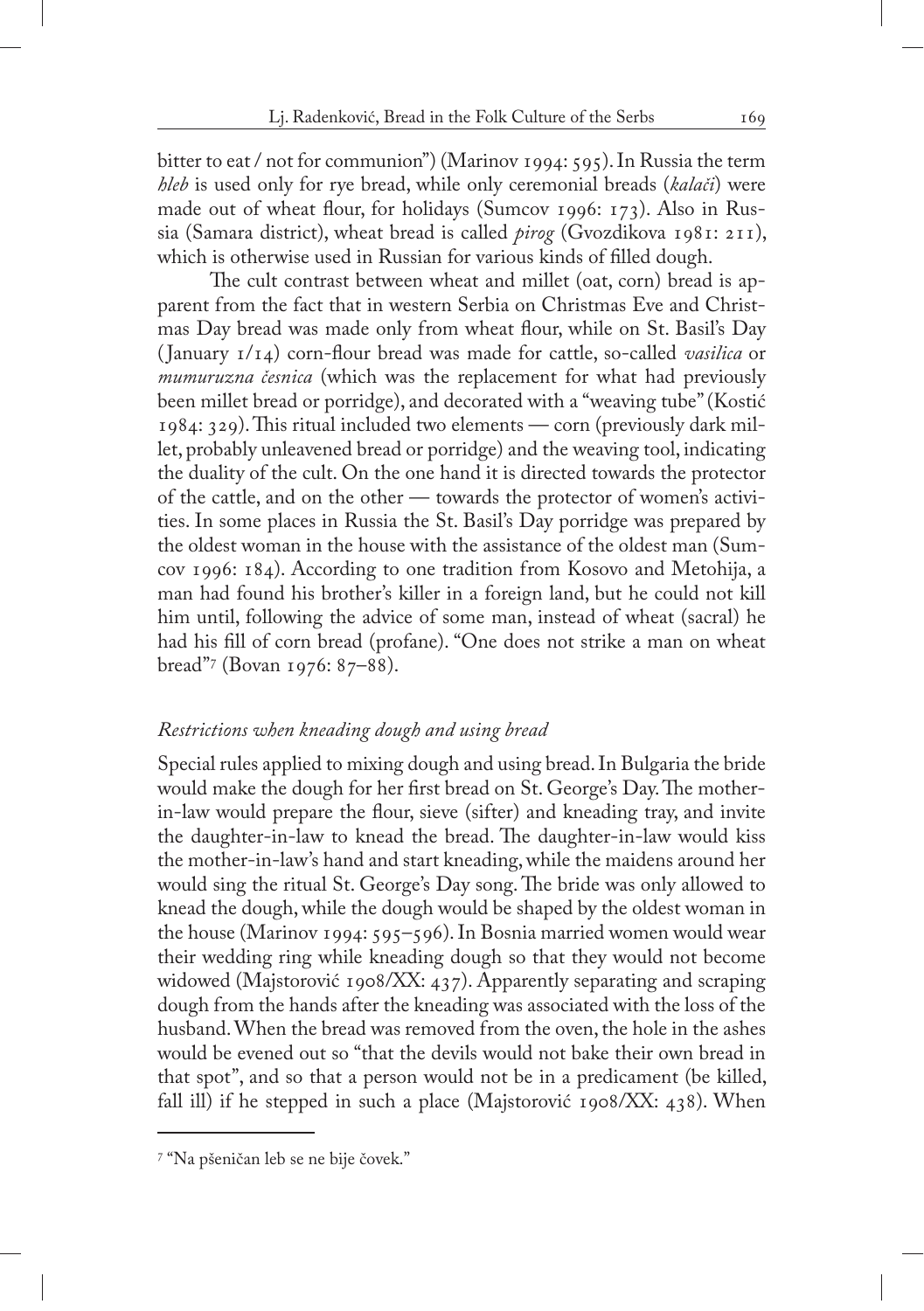Belorussians placed the bread in the oven no one was allowed to leave the house, so as not to take away the prosperity of the home (Romanov 1912/8: 299). In Herzegovina, bread was not to be broken until it was cool "because it weeps before God when it is broken [while] hot" (Zovko 1901: 159). In Montenegro (Zeta), during lunch, it is bread that was placed first on the table, making sure that it was not upside-down (Radulović 1936: 54). Among the Serbs, the table was carefully wiped after the meal so that breadcrumbs would not fall to the ground and be trampled. If someone accidentally stepped on bread on the road, they were required to pick it up, kiss it and place it by the road so that birds or other creatures might eat it. It was a sin to curse bread (Leskovac; Djordjević D. 1958: 109; Metohija; Radunović 1988: 313). In southern Serbia it was required that the bread on the table not be turned with its side towards those who were eating, otherwise the bread would "push away" the person; it was not permitted to eat lying down. Lunch started with the host taking a piece of bread, kissing it, crossing himself and saying grace (Djordjević D. 1958: 549, 109). It was believed that it was a sin to hold bread behind one's back (Metohija; Radunović 1988: 331), and in Herzegovina it was wrong to buy bread in town, but rather one should make it at home (Zovko 1901: 301).

## *Common (everyday) bread vs. pogača, kravaj, kolač*

There is a difference between bread for everyday use and ceremonial or celebration bread. The latter bread has a clear symbolic function and it is used as a form of communication within the community as well as with the divine or demonic world. As a rule, ceremonial bread was made out of sifted wheat flour and it differed in the way that it was prepared, in the place and time that it was used, as well as in its shape. D. Marinov states that in Bulgarian tradition when kneading certain types of bread it was compulsory for the woman doing it to be dressed in new clothes, for the maiden to bring water from the spring early in the morning without saying a word the entire time (*m'lčana voda*, silent water), and the water jug was to be decorated with flowers (*cvetna voda*, flower water), the water used to make the bread had to be poured from a full jug, i.e. without any being poured off previously (*nenačeta voda*, whole water). When kneading certain breads for weddings, the act was accompanied by certain songs (Marinov 1994: 372–373). Among the Slavic peoples the ritual function is mainly linked to three types of bread: *pogača*, *kravaj* and *kolač*. Although over time many of the differences in the use of these breads have faded, some of them can still be pointed out.

The *pogača* is a round flat wheat bread made without yeast, which is why in Bulgaria it is also called *prjasna pita* (unleavened flatbread). The name can be found among all the South Slavic peoples, as well as other peo-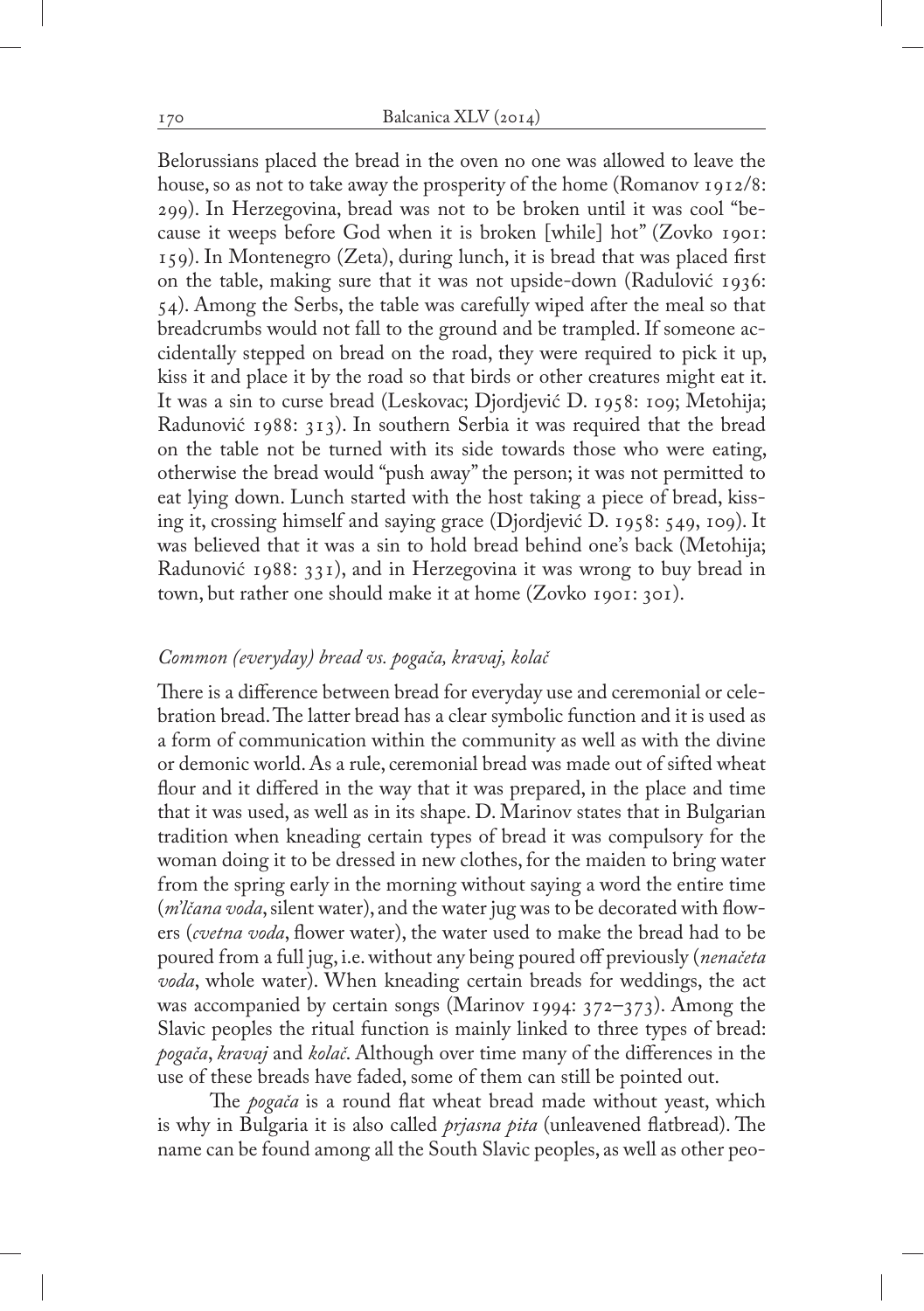ples in the Balkans (Greeks, Romanians, Albanians, Turks, etc.). The exception is the Czechs, who call it *pagač.* It is believed that it is an adaptation of the Italian word *focaccia*, which comes from the Latin word *focacius*, "bread baked on the hearth", from the Latin word *focus* meaning hearth (Skok 1972/II: 694). In Russian a similar bread is called *lepëha*/*lepëška* where the root word is probably the Slavic *\*lěpiti*, to stick or glue. It may be assumed that the *pogača* made of wheat flour is an innovation, and that in the old Slavic homeland *kaša* (porridge) was used instead. This is supported by the ritual practice involving porridge among the East and West Slavs. In thirteenth century Russia the wedding feast was called *kaša*. Among the Slavs porridge was a ritual food for Christmas holidays, for the birth of a child, at weddings, funerals, etc. In the Tver Governorate two porridges were prepared on the day that a child was born — one thin with milk, and one thick with butter. If it was a day of fasting, the porridge was prepared using millet and buckwheat (Smucov 1996: 184, 189).

The opposition between leavened bread and *pogača* is apparent from reports from Herzegovina — as long as leavened bread was in the oven, no one was to mention *pogača* because then the bread would not rise (Vukova gradja 1934: 30).

The fact that the *pogača* is prepared quickly, baked immediately, does not change shape while baking (it does not rise), eaten the same day, and broken as opposed to cut by knife, defines its specific ritual function — it is most often linked to immediate irreversible change. By breaking it during the ritual this change is confirmed and reaffirmed in an obvious manner, i.e. it is codified in a visual manner. In Vojvodina as soon as a child is born, the midwife or a female relative brings a *pogača*, and the members of the family break it above the child's head (Milutinović 1971: 129); in the Leskovac area before the wedding a *grabena pogača* is prepared in the bride's home, which young men and women break above the bride's head (Stojančević 1979: 175); when someone dies, three *pogača* are made in a neighbour's house. One is carried and broken at the cemetery, and two are used for the funeral meal (Milutinović 1971: 128).

*Kolač* and *kravaj* are leavened, usually round breads made out of wheat flour. The first name is Pan-Slavic (\**kolačь*) and it most likely comes from the round shape of this bread (<\**kolo–akъ"*, Bulgarian *kolak*). The second name (\**korvajь*) is commonly known among the East and South Slavs, but it does not exist among the West Slavs (ESSJ 1984: 112–116). In Russian imperial and princely weddings the *kravaj* was so large that it was carried out by four officers. Among the Ukrainians of the Saratov Governorate the *kravaj* was also very large, covering almost the whole table (Smucov 1996: 196). Starting in the second half of the nineteenth century the name *kravaj* (*korovaj* in Russian) came to be linked to the word for cow (<\**korva–ajь*).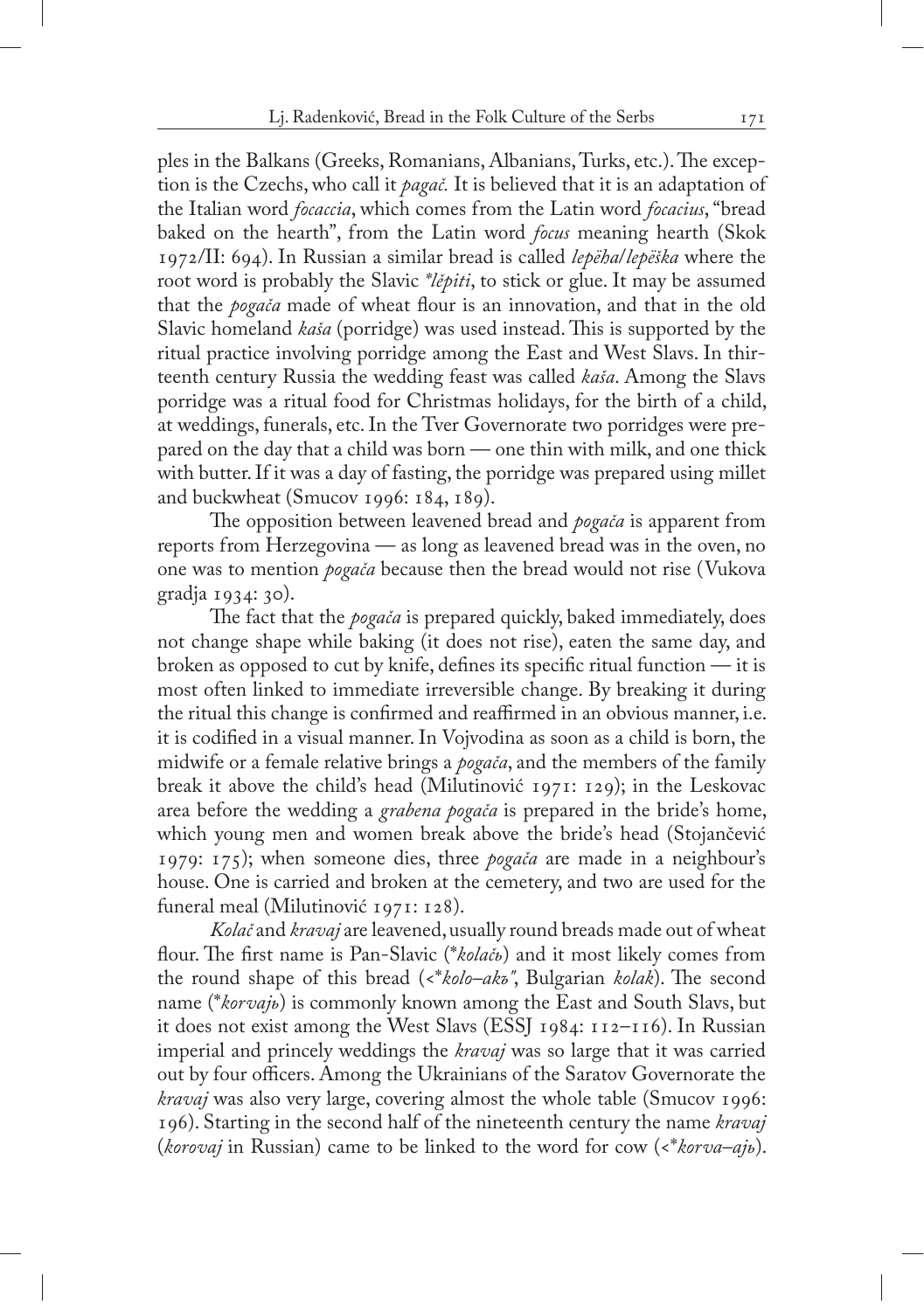This connection is also notable among the Baltic peoples. In western Polesje (Belorussia) one encounters the adaptation from Lithuanian *bonda* (cow) but meaning *bread*, from Lithuanian *banda*, meaning horned cattle, but also *kolač* (Nepokupnyy 1976: 190–191). N. Sumcov believes that the *kravaj* is a sacrificial bread, which represents a substitute for the sacrificing of a cow. This is also supported by the fact that some such breads made by the Bulgarians and Belorussians have dough additions in the form of horns (Sumcov 1996: 240). A. Potebnja has put forth the hypothesis, which is supported by the authors of the *Etymological Dictionary of Slavic Languages* (Moscow), that the *kravaj* is the groom's symbol and that, being a male principle, it is in opposition to the cow (which is also how the bride may be called among the East Slavs): "the *kravaj* is the bull-groom"(Potebnja 2007: 132–133; ESSJ 1984: 115). V. Ivanov and V. Toporov (1974: 243–258), in addition to the abovementioned symbolism of *kravaj*, also see in it the embodiment of the world tree.

If there is a difference to be noted between these two types of ceremonial breads, it can be assumed that *kolač* in the Slavic homeland was a sacrificial celebration bread for general prosperity, which had variously shaped surfaces (dough applications in the shape of a crucifix, sun, wreath, flowers, etc.) depending on the specific purpose. *Kravaj* is a sacrificial bread that more closely concretizes fertility and fecundity — for the bride to be fertile (*svadbeni kravaj*), for the mother to have enough milk for feeding the infant (*kravaj za porodilju*), or for sheep to produce milk throughout the year (*ovčarnik kravaj*, *košara*, etc.).

## *The ceremonial role of bread*

As a ritual object, bread is an integral part of many ceremonies. Almost all important ceremonies use bread: birth, weddings, funeral rites, the family and village patron saint's day, annual holidays, ceremonies in crisis situations.

## *Bread in annual customs*

Among the Serbs the largest number of breads was made for Christmas. In addition to the Christmas *kolač*, in the early twentieth century breads of different shapes, called *zakončić* were made: *volovi* (dough on the crust depicted horns, a yoke, a switch); *ovčarica* (a round bread with a dough band depicting sheep); *svinjarica* (folds in the crust depict pig teats); *šljivar* (plum orchard); *bačva* (barrel); *vinograd* (vineyard); *guske* (geese, two beans used for the eyes); *golupčići* (young pigeons); *polaženik* (first Christmas guest), etc. On Christmas Eve the household head would take each *zakončić*, cut off a piece of it, dip it in wine and put it aside to be given later to the livestock.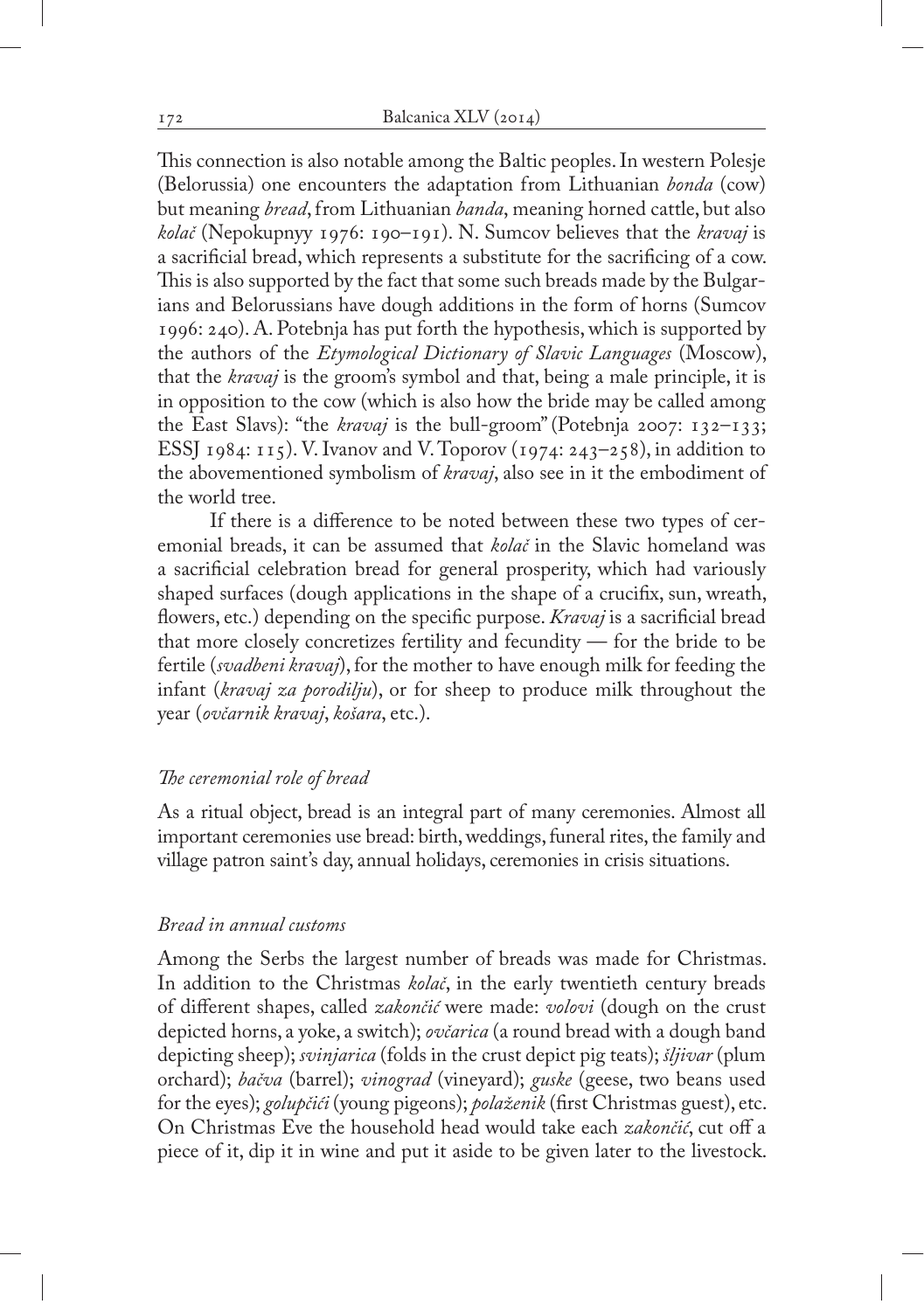The other breads would be eaten for dinner, with the exception of *ovčarica* which was given to the shepherd. He would remove the balls from the bread and give them to the sheep so that they would breed/reproduce (Daničić 1900: 98–99). In Timočka Krajina on Christmas Eve the lady of the house baked twelve different breads: the bread for the young God-Christ; *za volove* (for the oxen); *ovčarnica* (shepherd bread); *lojze* (vineyard); *njiva* (crop field); *guvno* (threshing floor); *svinja* (pig); *bačva* (barrel); *kola* (cart, wagon); *golubovi* (pigeons); *kosir* (sickle); *sunce* (sun); and *mesec* (moon). All the breads were placed on straw covered by a sack woven from goat hair. The man of the house would place a piece of each in a glass of wine, which the members of the household would use for communion on Christmas Morning (Stanojević 1929: 48–49).

In the case of the Serbs in Kordun, ahead of Christmas the lady of the house would make the *božičnjak*, a leavened bread of wheat flour decorated with a pattern. If it was cracked when it was removed from the oven, it was considered a sign that the man of the house or another member of the family would die that year. It was placed on the table in a sieve (sifter) with three candles inserted into it, and it was not eaten until St. Basil's Day. The candles were on Christmas Eve and the following three days during lunch and dinner (Bubalo-Kordunaš 1931: 118–119).

In the Homolje region, the lady of the house made the bread called *povojnica* on Christmas Day. When she had prepared the dough, she would smear the doors of the stables and pens with her dough-covered hands so that the livestock would be healthy (also probably so that they would reproduce, grow like the leavened bread). If the lady of the house did not have any children, she would smear dough on her forehead and her husband's nose so that she would become pregnant (Nedeljković 1990: 20). In northern Metohija the *dašik* bread was made for Christmas (Bukumirić 2012: 121). The name most likely comes from *dad-snik,* "the one who gives, who brings wealth".

In addition to *kolač*, the Serbs also made different, smaller breads on Christmas Day. For example, in some Serb regions when a man from the house (usually the household head) went to the forest to collect the *badnjak* (branch of a tree that is cut down in a ritual manner on the day before Christmas, carried into the home and placed on the hearth to burn in two halves), he would carry a *lepinja*, which he would break on the stump of the tree that he cut down for the *badnjak*, then he would eat half, and leave half on the stump. In Kosovo and Metohija when the *badnjak* was placed on the hearth an ornate *pogača* would be placed on the edge, and on it, honey and salt. All members of the household would cross themselves and kiss the *pogača*. On Christmas Day, before sunrise, the *pogača* would be taken to the field (Nušić 1986: 181). In southern Serbia (around Leskovac) several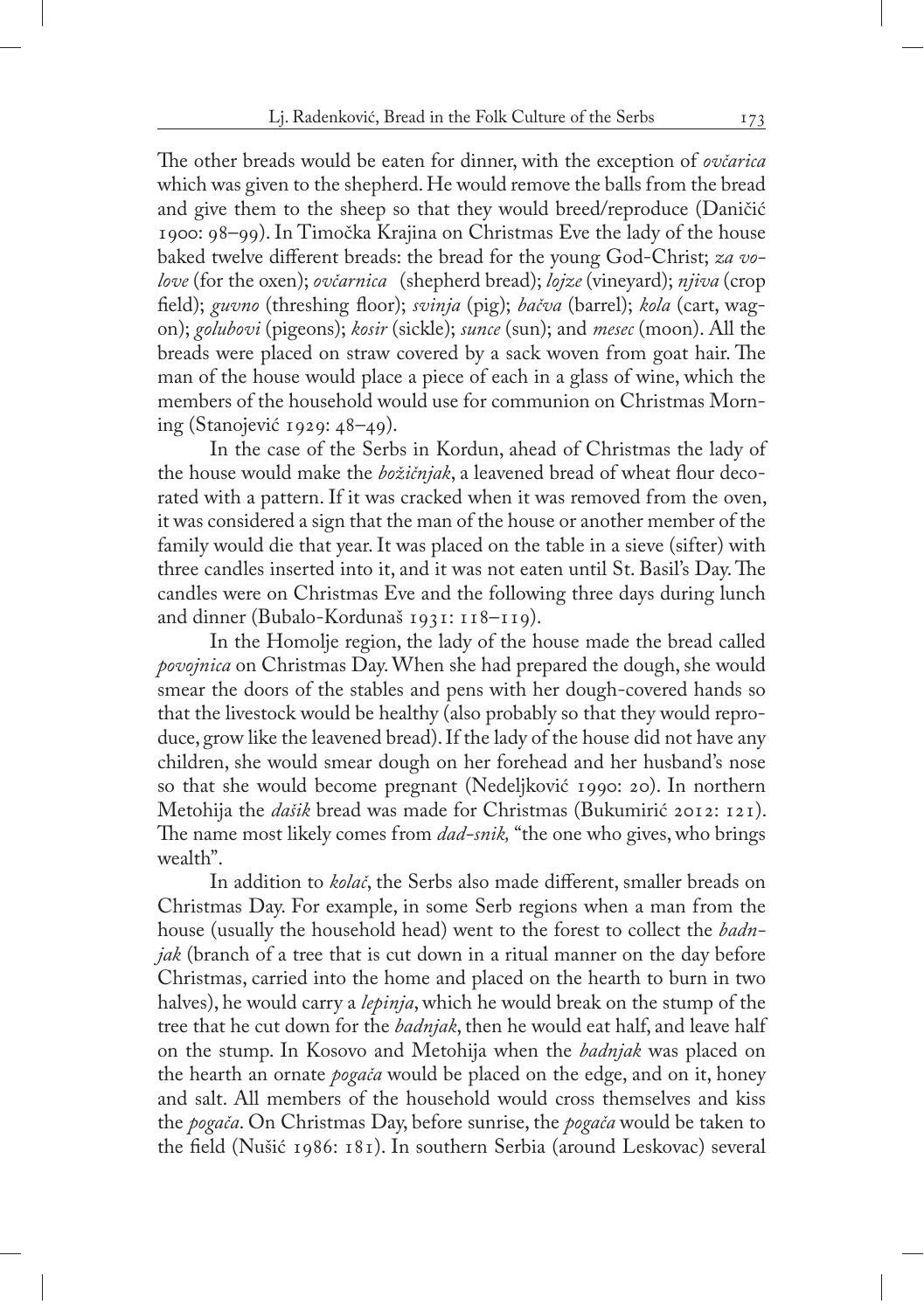smaller breads called *koledjanke* were baked for Christmas and one of them was intended for the *zmija poljanka* (field snake) "to defend the field from hail" (Djordjević D. 1985: 59).

A widespread custom among the Serbs is to make *česnica* for Christmas, most often a kind of unleavened bread made out of wheat flour. In some villages, grain, pieces (slivers) of wood from the yoke or a coin, usually just a coin, were also put in the dough for the *česnica*. When the bread was baked all the members of the family took part in breaking it (or the man of the house did this, giving each person a piece), which was followed by the search for one of the abovementioned items. It was believed that whoever found the coin in their piece of bread would have the most luck that year. Among the Serbs in Sarajevo the *česnica* was sometimes made by the man of the house. Before Christmas he would fetch water for the *česnica* at night, wearing gloves, and he carried wheat as a tribute for the spring from which he took the water. In addition to the *česnica* he also made two hollow breads, which he left until St. Basil's Day. After kneading the dough he would go outside with his eyes closed and touch the nearest tree with his dough-covered hands, saying "May bees spread here". He would cover the bread with embers in the hearth to bake, also while wearing gloves (Lilek 1894/VI: 383). In western Serbia (Užice) the *česnica* was broken before lunch by the man of the house together with the *polaženik*, not with their bare hands, but wearing gloves. They would turn it three times in the direction of the movement of the sun, then break it, kiss, exchange pieces and then sit down at the table. If a crumb were to fall while the *česnica* was being broken, it was believed that someone from the house would die that year (Milićević 1894: 174). In Bačka the *česnica* was made from several leaves of dough, each leaf being strewn with honey, chopped walnuts and raisins (RSGV 2010/10: 80).

It is obvious that the *česnica* symbolized overall happiness, with each member of the household getting a piece. The name of this bread is the noun form of the adjective *\*čęstь* "piece" (this is also the root of the verb *pričestiti se*, to receive communion).

In Šumadija the *šuplji kolač* (hollow bread) was also made for the first ritual guest on Christmas — the *položajnik, polaženik* — so that a bundle of hemp could be put in its opening. In northern Kosovo and Metohija the *polaznik pogača* was made for the *položajnik* (Bukumirić 2012: 448–449). In Bosnia and Herzegovina and western Serbia, an ox was brought into the house on Christmas Day as the *položajnik*, and was covered with barley, with a hollow bread hung on his horn (Lilek  $1894/VI: 381–382$ ).

On St. Basil's Day ( January 1/14), or Little Christmas, the *vasiljica* bread was made in western Serbia, which was called *vasuljica* in eastern Serbia, *vasilopita* by the Greeks, or *bosilica* in Hrvatsko Zagorje and Dalmatia. In the Užice region the *vasiljica* was made with corn flour, then crumbled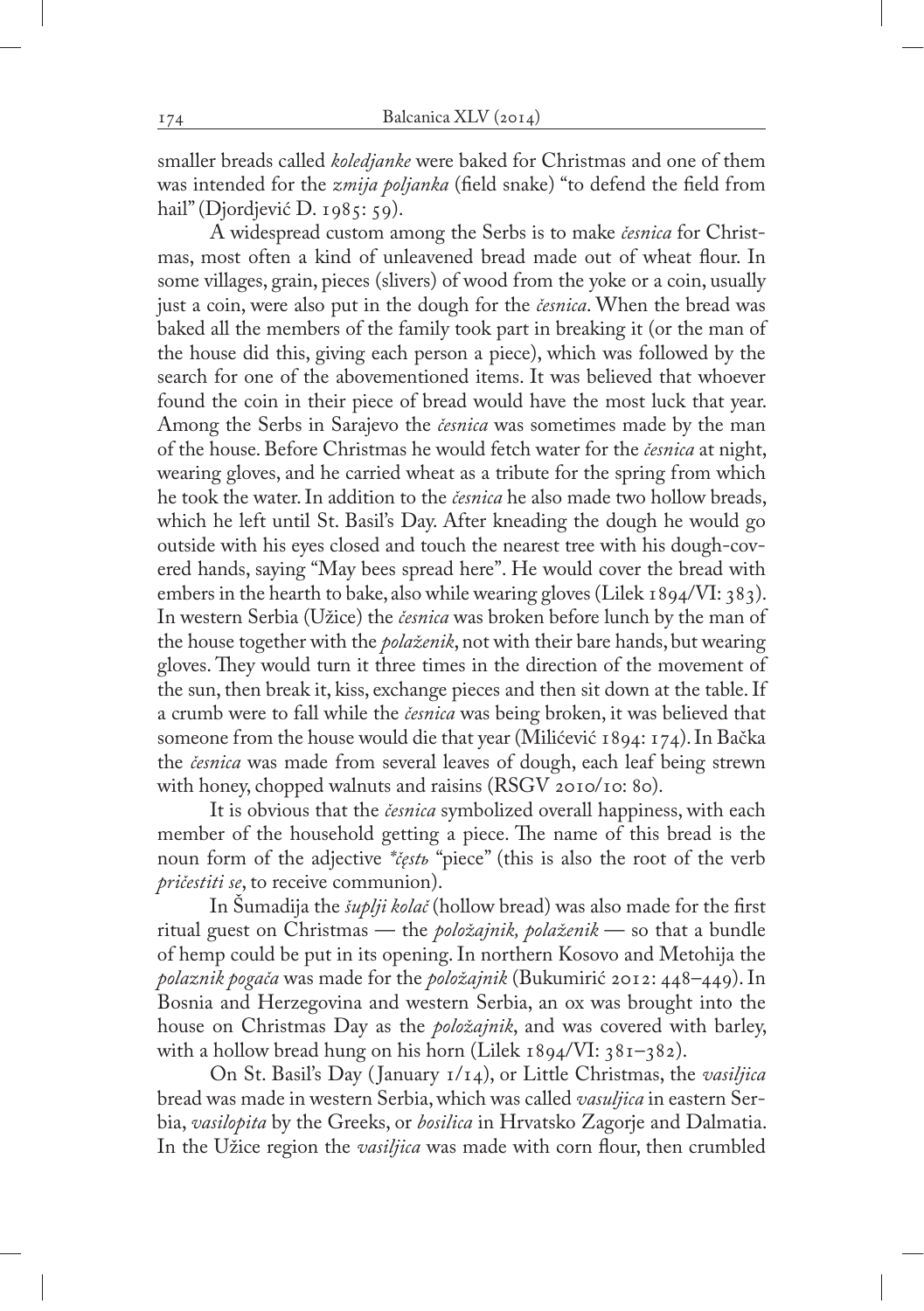into hot lard and eaten after lunch. In the Homolje region on that day the *vasilice* wheat breads were fried in lard and given to the children, for the souls of the dead. The *gruvanica* or *česnica* was made in Temnić, *barenica* in Kosovo*, bakradan* (polenta) in Skopska Crna Gora, *poparenica* in the Preševo area. In Kosovo, Metohija and Resava it was believed that bears gave birth on St. Basil's Day and that bread should be made for them, which was called *mečki povojnica* in Resava and Skopska Crna Gora. In Kosovo every house made *kolomboćna barenica* (cornbread made with fat, usually made by adding cheese). In Skopska Crna Gora it was believed that when the bear gives birth on St. Basil's day, she goes blind and that her sight returns after forty days (Djordjević T. 1984: 72–74).

For St. Theodore's Day bread in the shape of horseshoes was baked in Banat. Such breads were called *todorići* or *kopite* in the Vršac region (Filipović 1986:49). In the area around Boljevac the *bušan kolač* was baked, which a rider could put his hand through while riding a horse (Nedeljković 1990: 237–238).

On the day of the Holy Forty Martyrs of Sebaste (March 9/22, celebrated by newlyweds), small unleavened flatbreads (*kravajčići*, *kolačići*), so-called *mladenčići*, were made. These breads were given to the shepherds. In Timočka Krajina, for this feast forty small breads called *mladenci* or *mladenčići* were made with a design incised using a twig. Unleavened breads were baked in one earthenware dish, while the rest were leavened (Stanojević 1929/IV: 44). For this holiday in some places a larger bread was made for the shepherd, which was called *mladenac*. Among the East Slavs there is a widespread custom that breads in the shape of birds are prepared for this holiday, commonly known as *žavoronki* (larks). This custom is linked to the belief that this is when the first birds return after spending the winter in warmer southern areas (Agapkina 1997: 48–62).

For Easter in Vojvodina women made the *veliki uskršnji kolač* (large Easter bread), in a round and braided form, with a dyed red egg placed on top. In Srem, in the villages of Mt. Fruška Gora, the tradition was to make a braided unleavened flat bread with a raw egg placed in its centre before baking. This bread is called *buzdovan* in Srem, *jajčanik* in the villages west of Sremska Mitrovica (Bosić 1966: 268), and *kovržanj*, *kovežanjac* or *kovrćanjak* in eastern Serbia (RSANU 1975/IX: 701). These breads were used as Easter gifts (this custom also exists in southern Serbia).

For St. George's Day, in the Homolje region a leavened bread without any markings was baked. It was kneaded in silence and a basil branch was placed on it. It was intended for livestock and was called *stočni poskur* or *stočni kolač* (Nedeljković 1990: 73).

The celebration of the family patron saint's day (*krsna slava*) among the Serbs is unimaginable without the *slavski kolač*. Even if the family was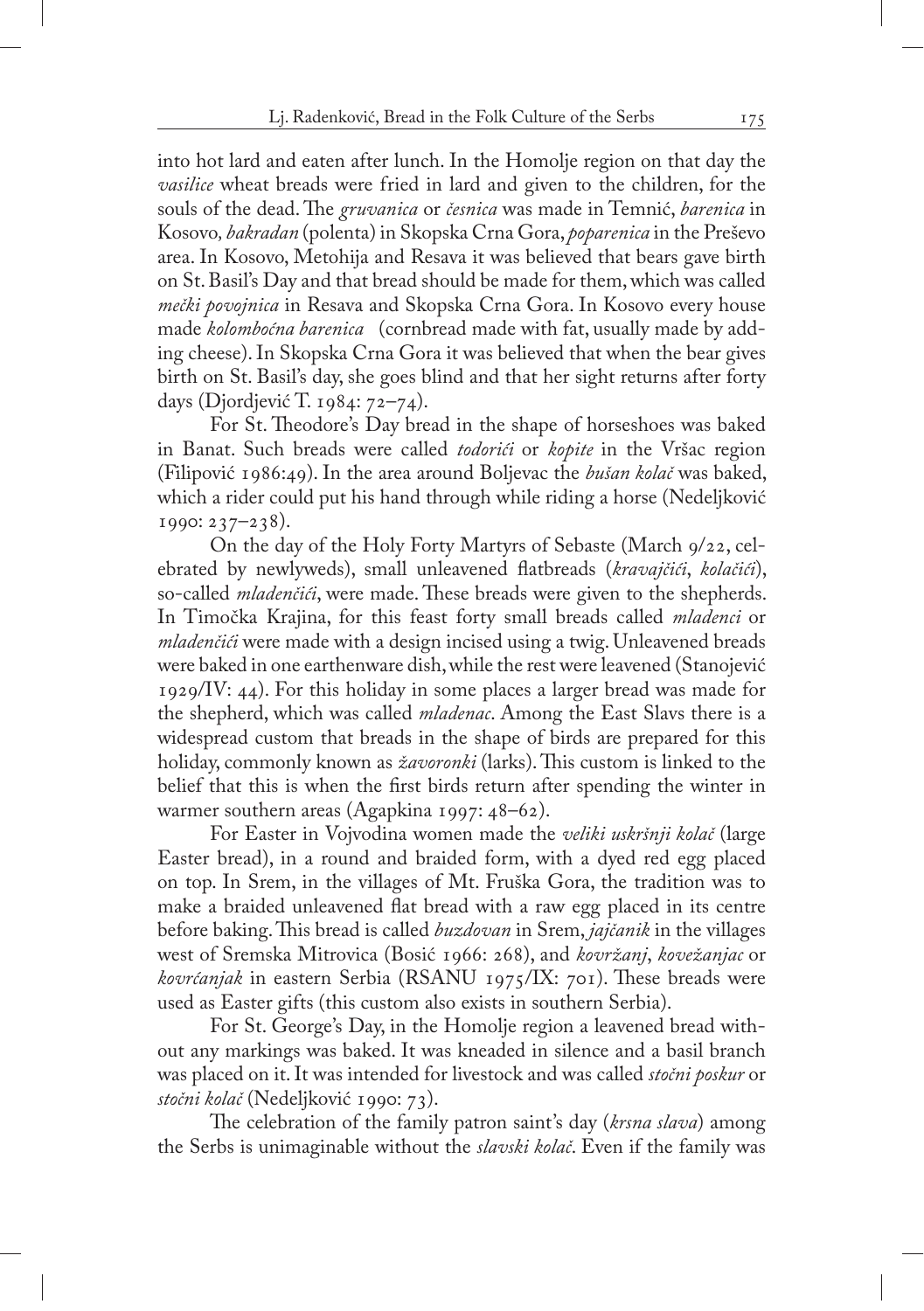not able to mark this holiday with a *slava* feast, they would make and break the *slavski kolač* (for more on practices involving the bread for the *krsna slava* see Jastrebov 1889: 4–17; Radenković 2013: 9–23).

The *zavetina* collective ritual, which is also known as *krstonoše* (processions of people that went to the fields carrying icons and red banners in the spring, between Easter and Pentecost), included the breaking of bread, which was brought by the designated ceremony participant — the *kolačar*. A piece of the bread was given to the person who was to be the *kolačar* the following year (Milićević 1894: 155–156).

It is notable that the two main calendar holidays, Christmas and Easter, also featured significantly different ceremonial breads. For Christmas the bread was round with various figural representations of everything that was important in the lives of people. These breads sent a message to the *sacredones* (God, ancestors) to protect the lives of the members of the household and to increase the size and wealth of the family. For Easter "twisted" forms of bread predominated, often with the addition of a whole egg. The names of these breads were often derived from the verbs *viti* (to twine) and *vrteti* (to spin), which were especially marked in folk culture. It may be assumed that such shapes were created under the influence of the belief that between Easter and Pentecost the souls of the deceased were "released", and that they were in the fields and around their former homes. This is why the breads were dedicated to them. The life–death polarity appears in the Easter bread code as the right–wrong polarity.

# *Bread in life cycle rituals Birth of a child*

As soon as a child is born a female neighbour or relative immediately bakes a *pogača* and takes it to the mother. In the Temnić Serb region the custom was that a male child should take three bites from the *pogača*, without eating them, so that the newborn child would be healthy and have healthy teeth (Miodragović 2009: 76).

In Banat ( Jasenovo), the third evening after the birth of the child, a *pogača* would be placed on the table, along with a glass of water and a shirt because it was believed that on that night the Fates would come and set its fate (Milutinović 1967–69: 129).

While the mother was recovering from labor, women would bring her a *povojnica*, which obligatorily consisted of a *pogača* and a gift for the child. In western Serbia for the baby shower the new mother would receive a hollow "colorful bread", through which water was poured "so that the child would have enough milk" (Blagojević 1984: 228).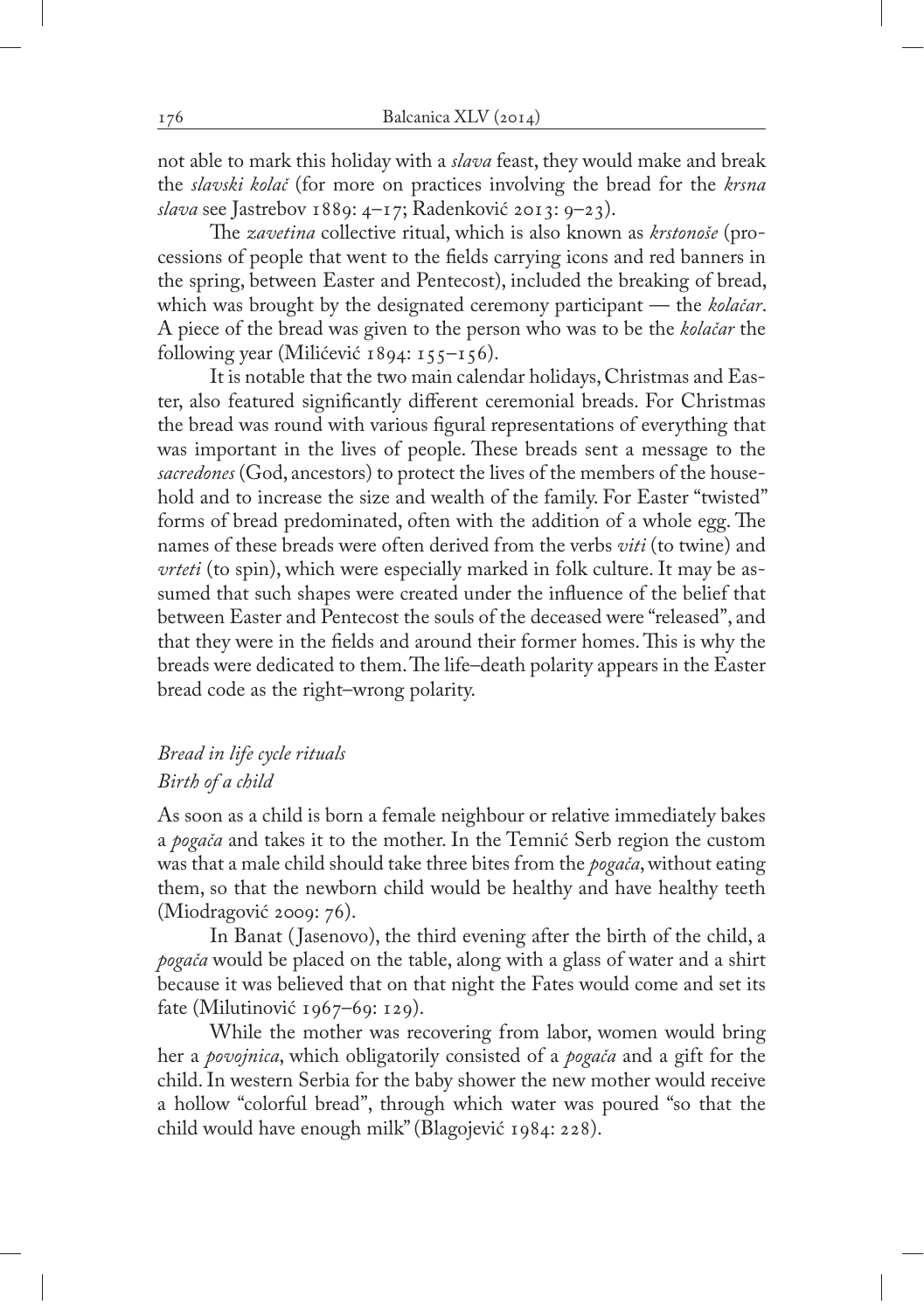In the Leskovac region, forty days after birth, when the child was brought back from the church where a prayer was said, it would be placed in its crib and given a little bread to eat (Djordjević D. 1985: 83); in Lužnica (eastern Serbia) bread was the first solid food that the infant would receive, as soon as it started sitting up (Nikolić 1910/XVI: 171).

In the *strižba* ritual (celebration of the ritual first hair cutting of the child, carried out by the *kum*, or godfather), in the Vranje region, first bread and salt are brought out and placed in front of the *kum*. This explains that the bread means happiness and that the child should never be without bread or salt (Veljić 1925: 392).

When the child starts to walk, a special *pogača* is made, the *postupanica* or *postupača*. In Mol (Bačka) this is a leavened *pogača* wrapped in a sheet and placed on the threshold of the house. The child is walked three times over it, and then the *pogača* is broken and eaten. One child eats the *pogača* while running so that the child that has started walking would be fast (Milutinović 1971: 129).

When the child stops breastfeeding a special flatbread was made and given to it, which in the Užice region was a hollow bread (Blagojević 1984:  $224)$ .

In the Užice region in the event that the child did not start speaking for a long time, the grandmother or mother would take the child to the watermill where the miller would bathe the child with water from under the waterwheel and the *čeketalo* (the rod that rests on the millwheel and the grain hopper, agitating the hopper so that the grains would fall on the millstone, which produces noise), make a flatbread and bake it in the hot ashes on the hearth (Blagojević 1984: 231). In Bosnia in such cases the child would be given bread from the Gypsie bag (beggar's bag). This is the origin of the expression for a talkative person "He talks like he has eaten bread from a Gypsy bag" (Lilek 1894: 667). In Herzegovina a *pogača* is made and broken above the child's head, and then given only to the children to eat (Vukova gradja 1934: 28).

From the listed examples it is obvious that the ritual use of bread was necessary for each phase of the development of the child. Since the growth changes of the child are irreversible, it is most often unleavened bread (*pogača*) that is made.

## *Wedding*

As a ritual object bread holds an important place in all the stages of the nuptials. Special breads were made for the engagement, the wedding day, the post–wedding visit, and they were treated differently (Sumcov 1996: 175–187; Ivanova 1997: 22–28; Gura 2012: 239–254).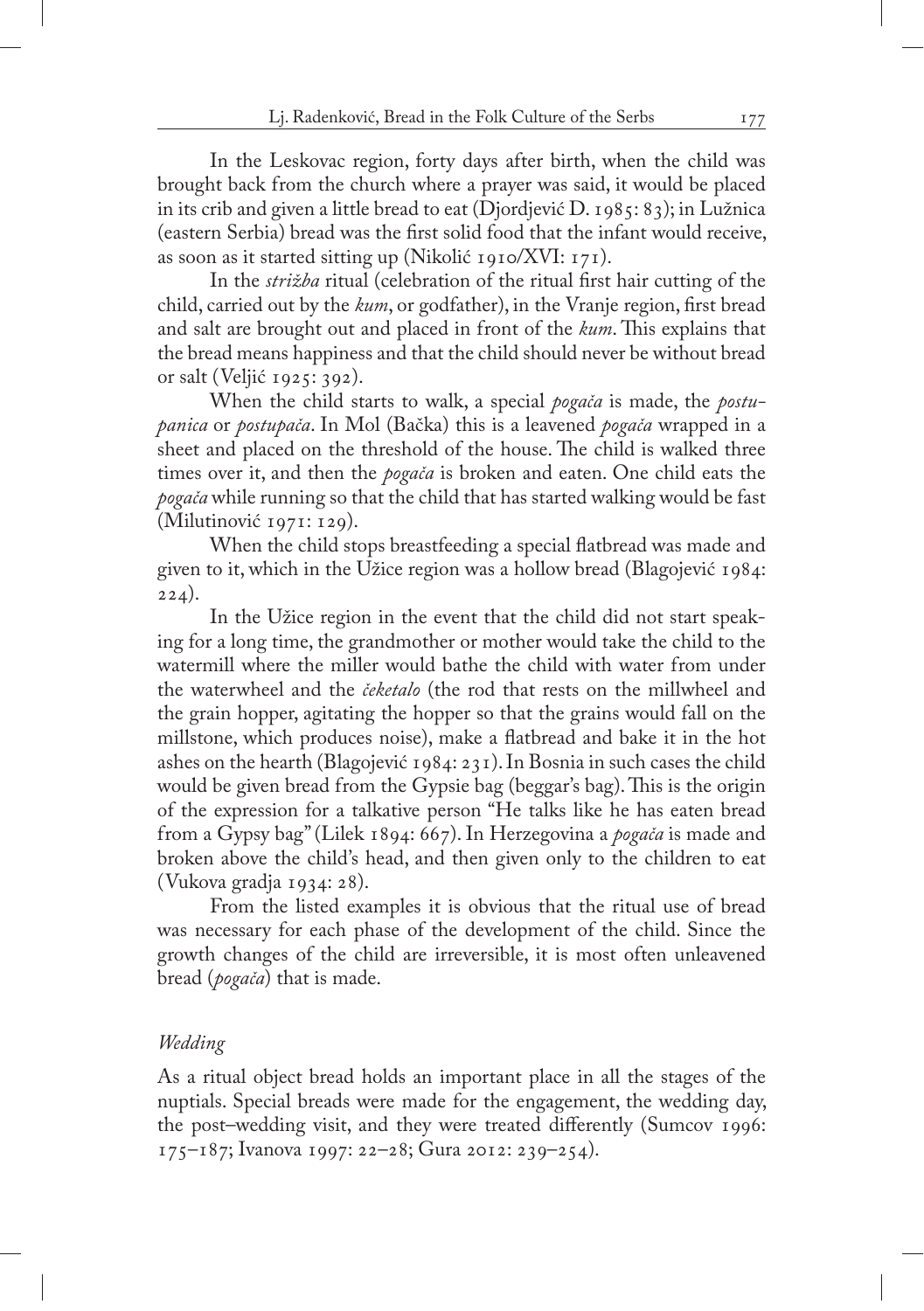In western Serbia when a girl accepts to marry a man (in some places this is expressed by her taking an apple with a gold or silver coin in it) then the future in-laws break the *šareni prijateljski prošeni kolač* (patterned in-law engagement bread) which the groom's party brought. Each of the people present takes a piece of the bread, and the unmarried men and women "fight" for it so that they too might get married quickly (Blagojević 1984: 245).

In Srem, seven days before the wedding the groom's father would go to the best man to invite him to the wedding. He would bring with him a flask decorated with flowers and a towel, a *pogača* and apples. At the best man's house they would eat the *pogača* and drink wine. The following day the best man's wife would bake a *pogača*, fill the flask with wine, place the towel in a sack and send it all to the groom's house, which was confirmation of acceptance of the offer and of their presence at the wedding (Milutinović 1971: 130).

In Montenegro (Perast), on the Thursday before the wedding, the groom, his brother and four more young men would go to get the bride's dowry. At the bride's house they would be offered *kokot*, a bread specially prepared for that occasion (in the shape of a rooster without legs), made out of white flour, with eggs, butter, sugar, walnuts and almonds, which they broke above the dowry chest and share with the girls and members of the household who are present (Vukmanović 1958/VII: 143). Since the rooster has a breeding function, the breaking of the rooster-shaped bread by the groom and the lads from his party, above the dowry chest apparently symbolically represents the expressed model of a successful impregnation of the bride. The antiquity of this ritual symbol is indicated by the fact that it exists in other, geographically distant Slavic regions. In Russia (Kaluga Governorate) the wedding bread, decorated with branches and twists of dough, was called *kurnik* (from *kurica*, Russian for chicken). In the Pskov Governorate the *kurnik* was a bread that had a rooster baked in it, and it was given to the bride and groom for lunch on the second day of their wedding (Gvozdikova 1981: 208–209).

In the villages around Leskovac and Vranje on the Friday before the wedding the unmarried young men and young women from the family and neighborhood would gather in the groom's home, for the ritual sifting of the flour and kneading of the wedding bread. At the bride's home (in the Leskovac area on the same day, and on Saturday in the Vranje area) young people would also gather, where the *grabena pogača* bread was made and broken above the bride's head (Stojančević 1979: 175).

In many Slavic areas the beginning of the wedding ceremony is linked to the sifting of flour and kneading of a special ceremonial bread made of wheat flour, which in Serb areas is most often called *sabornik* (Radovanovič 1998: 30–32) and *sad* (garden) among Russians (Gvozdenikova 1981: 204–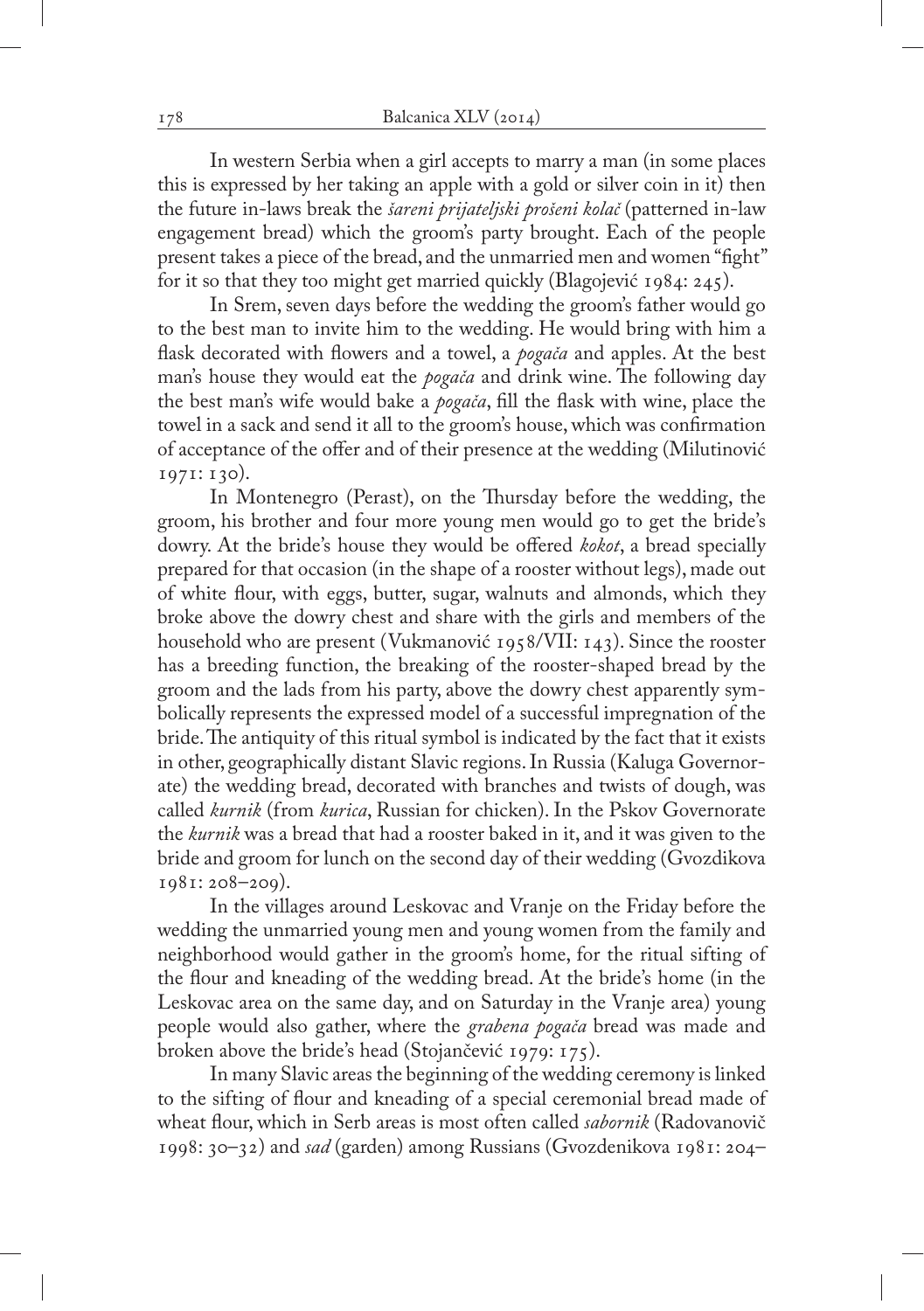205). In Jagodina three branches are stuck into such a bread and a dough pigeon placed on each of them. A three-pronged branch is stuck into the center of the bread, and a "gold" apple (an apple wrapped in yellow foil) was stuck on each prong. The *sabornik* was placed on the table in front of the best man during the wedding feast. It was only at the end, when the *šareno kolo* line dance had passed, that the best man, bridesman, and the groom's brother put their heads together and the *sabornik* would be broken above them (Trajanović 1983: 69–70). The breaking of the *sabornik* marked the end of the wedding.

Among the Ukrainians in Srem, after the dinner the *korovaj* wedding bread would be brought out. The *korovaj* was decorated with carvings and figural representations of the Moon, Sun, pigeons, small wreaths, grapes and the newlyweds. The groom danced while holding a forked branch (*riska*), which was decorated with tissue paper strips in different colors, with an apple on the tip. After the dance he would stick the *riska* in the *korovaj*. After this ritual dance the groom's brother would cut the bread and hand it out to the guests, for which they gave gifts of money to the bride (Radulovački:  $1955: 161 - 162$ ).

Among the Serbs in Bosnia (Tavna monastery region), the *devojački kolač* was brought out before the wedding party started out from the bride's home, and was then broken by the groom's father and the bride's father, after which a *kolo* was danced around the table and through the house, to the exit (Drobnjaković 1937: 84).

Bread was a compulsory element in many Slavic areas when the bride entered the groom's home. In Bosnia the bride was given two breads, which she placed under her armpits and entered her new home like that (Drobnjaković 1937: 86). In eastern Serbia (Svrljig area) the bride would enter the groom's home with a bread under one arm and a bottle of wine under the other (Petrović S. 1992: 99–100). Among the Slovaks (Velka Lesna), the mother-in-law would greet the bride in front of the house and give her the *kusek*, a round bread make specially for that occasion. She would take three bites of it and throw it above her head. The guests would catch it, share it among themselves and eat it immediately. It was believed that such a bread brought luck to those who ate a piece of it (Horvátová 1970: 74–75). In Russia, in the Kursk Governorate, the mother-in-law would uncover the bride's face with a bread (Sumcov 1996: 198).

In the region around Leskovac the bridesman would bring a special *hlepčić za mladu* (small bread for the bride), tied in white and red thread. The bride would eat the bread and leave the threads so that she could start knitting socks for the child when she got pregnant. In Strupnica this bread was thrown into the bride's lap, and she would immediately drop it on the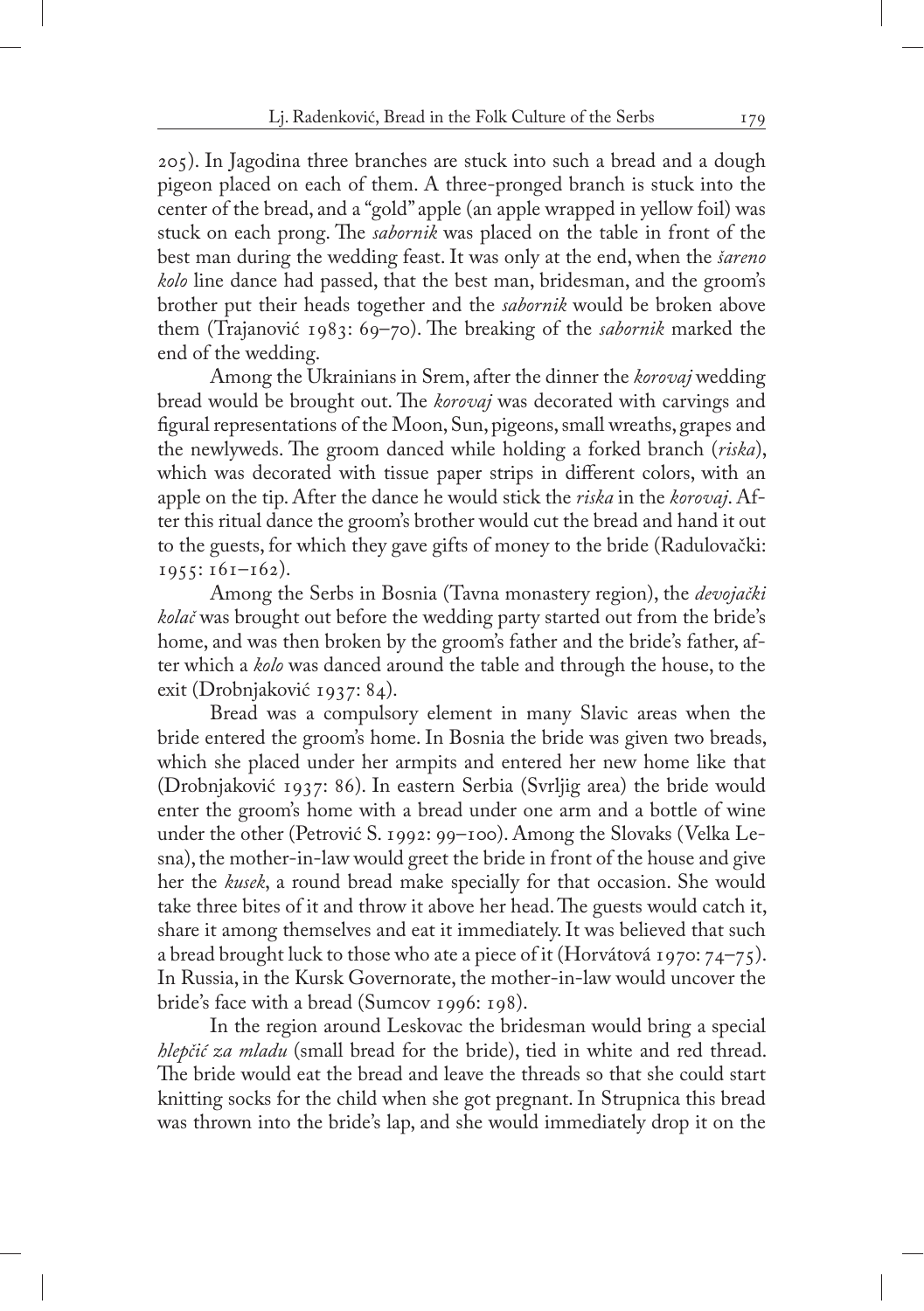ground, so that she might have an easy childbirth (Djordjević D. 1958: 475).

In Šumadija ( Jarmenovci) the *starojkova pogača* would be brought out during the lunch at the groom's house, and each person gave money for it "so the bride could buy whiteners (makeup for the face)". At the same time, the *kumova* (best man's), *deverova* (groom's brother's) and *vojvodina* (witness's) *pogača* were brought out, decorated with red, white and blue wool, with a piece of soap, comb and mirror on each of them (Knežević-Jovanović 1958: 95). In Bosnia, after the third drink at the groom's house the wedding breads and all the gifts would be presented by the master of ceremonies (Drobnjaković 1937: 87).

In Russia, in Western Pričurie the bride and groom were blessed using bread wrapped in a napkin, instead of an icon. On the morning of the second day of the wedding the bride would bring the bread to the table and say "The way that you love bread in the family, so too should you love me" (Gvozdikova 1981: 208–209). Also in Russia (on the Don River) a special bread was prepared for the wedding, with the inside removed and a live pigeon placed in the hollow space, which would peer out of the hole. The bread would be placed in the room where the newlyweds were to spend their wedding night (Gura 1997: 615).

In Vojvodina eight days after the wedding the bride would be visited by her young close relatives (the parents did not visit) who brought her a *pogača*. This ritual visit is called *pogačari*. In Mošorin (Bačka) the bride was visited by her brothers and sisters, who brought her a *pogača* filled with walnuts and raisins. This *pogača* was broken above the bed (Milutinović 1971: 130). In western Serbia, when the parents visited the newlyweds, they would bring the *šareni prijateljski kolač* (Blagojević 1984: 271).

#### *Postmortem rituals*

When a person dies in Vojvodina three unleavened *pogača* would be made, however not in the deceased's house, but at a neighbor's. One was taken to the cemetery and broken after the burial, with all those present taking a piece, and two were eaten at the home, after returning from the cemetery, during the funeral meal (Milutinović 1967–1969: 128). The *pogača*  was made for all the *podušje* (funeral meals for seven days, forty days, semianniversary, anniversary, Saturday of Souls). In eastern Serbia (the Svrljig area), the older woman who was in charge of the funeral (as a rule a woman whose first child had died) would make and half-bake as many dumplings as there were people staying for the funeral meal. All the participants were required to immediately eat these half-cooked dumplings (personal observation in Plužina). A specificity of Bulgarian tradition is the preparation of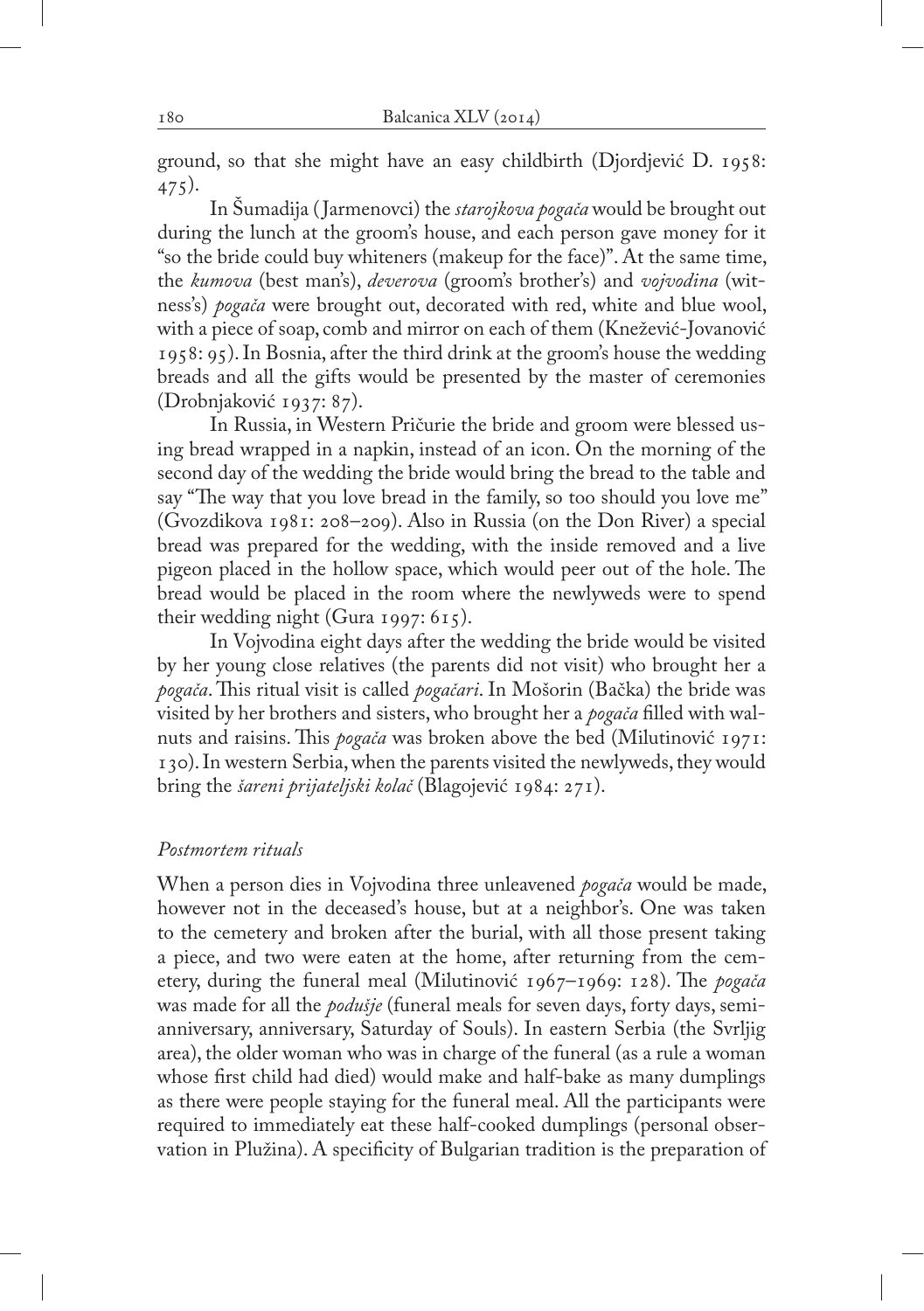a special unleavened bread, *patnina*. In northeastern Bulgaria the dough for this bread was made with the water used to bathe the deceased. The name of this bread indicates that its purpose was to send off the soul of the deceased, i.e. for his/her voyage to the other side. It was believed that when the bread was broken and eaten the person's soul would separate from the body and fly over the house (Lozanova 1997:  $41-42$ ).

Special breads were also prepared for Saturday of Souls. In Šumadija *babica* and *krsteljak* breads were taken to the cemetery; in Levač and Temnić it was *zadušnica* or *poskurica*, etc. (Nedeljković 1990: 96). In the areas around Leskovac and Pirot for the funeral meals the *krsnik,* a small bread in the shape of a cross, was taken to the cemetery (Petrović V. 1900: 297; Živković 1987: 72). In Vojvodina the *poskurice* breads were made for Saturday of Souls, taken to the cemetery and handed out to the poor  $(RSGV<sub>2007</sub>/7: 32)$ .

## *Trade rituals*

Special breads (*pogača*) were made also for the first day of ploughing, for the first harvest, etc. In Kosovo the *obraždaonica* flatbread was made for the ploughman who went out to plough or sow for the first time that year, and it was broken over the yoke in the furrow or over the seed that was brought to the field (Filipović 1967: 195).

In south-eastern Banat there was a custom of *ovnova čast* (ram's honour) which represented the ritual introduction of the ram among the sheep, and which took place around Michaelmas. Each man of the house would bring a *pogača* that was decorated with twists in the form of five circles. He would break it with the shepherd, keeping the part that remained in his hands (Banatske Here 1958: 117).

## *House building*

The testing of whether a location was good for building a house included the rolling of bread. If the rolled bread fell on "its head", in Levač and Temnić it was considered that the location was advantageous for building a new house (Mijatović 1909: 266).

In Nadalj (Bačka) when the hole for the foundation of a new house was dug, the man and lady of the house would go down into it, break a *pogača* and share it (Milutinović 1971: 132).

When moving into a new house in Jablanice a whole wheat bread, kneaded and baked in the old house, would be brought in (Trojanović 1930: 173); in Kosovo and Metohija the lady of the house entered the new house first and carried in an earthenware dish and baked bread (Podrima), or a *pogača* and sieve (Suva Reka) (Vukanović 2001: 502); in Montenegro (Zeta),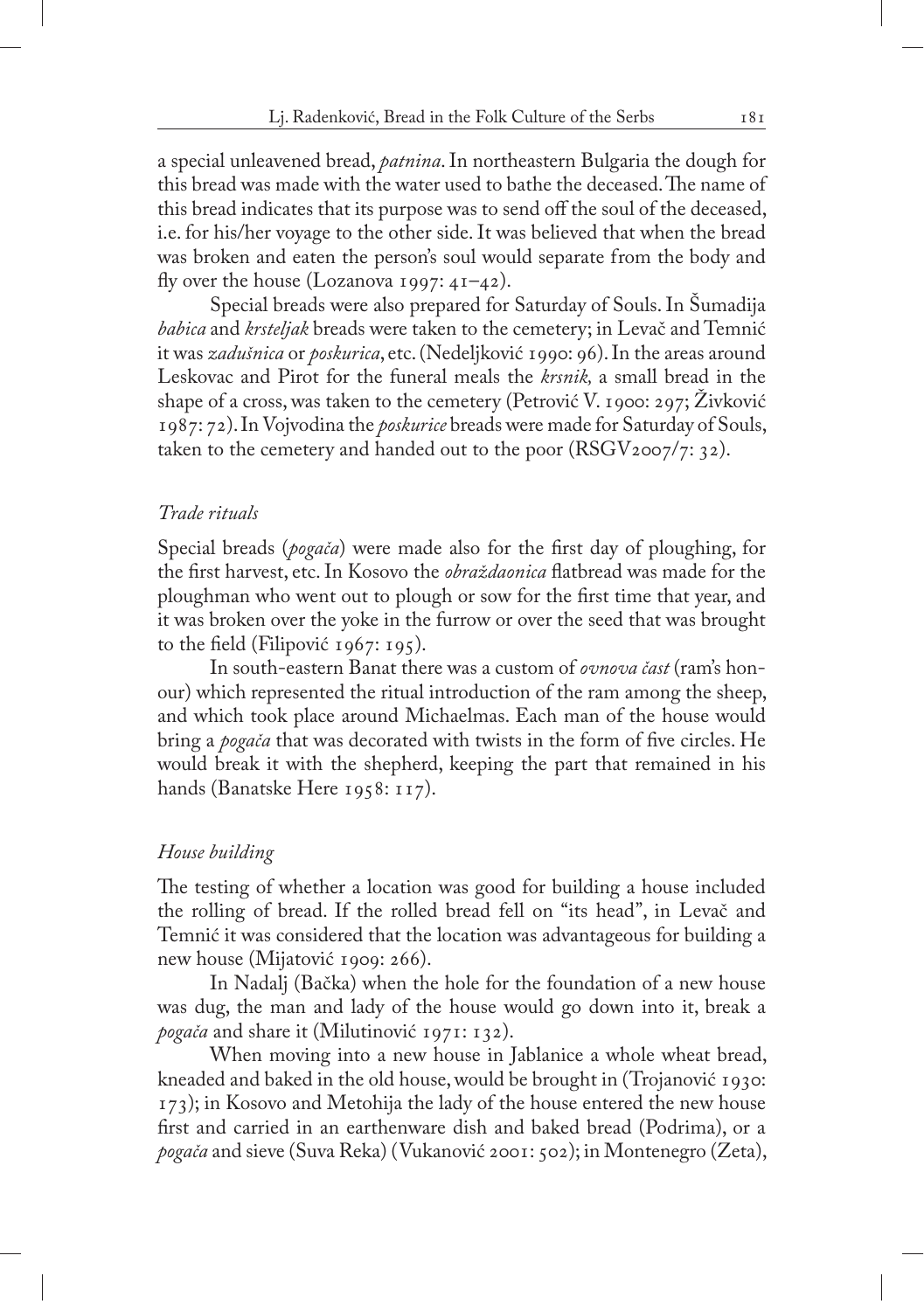the first things brought into a new house were a whole bread and a vat full of water (Radulović 1936: 54).

In Ukraine and Belorussia, in the event of a fire, bread would be carried around the house that had burned down (Sumcov 1996: 213). The same was done with an icon, which shows that bread was considered a sacred object.

This overview of Slavic customs and beliefs related to bread, which illustrates the extensive ethnographic material related to this matter, indicates its great importance as an artifact for folk culture.

*UDC 398.332:271.22–565.79]=163.41*

#### **Bibliography**

- Agapkina, T. 1997. "Obrjadovoe pečen'e dnja Soroka mučenikov u vostočnyh i južnyh slavjan". *Hljabъt v slavjanskata kultura*, 48–62. Sofia.
- Andrejić, Lj. 1977. "Obredni kolači (hlebovi)". *Glasnik Etnografskog muzeja* 41 (Belgrade):  $253-319$ .
- Bajić, J. 1989. "Krsna slava u Vukovsku na Kupreškoj visoravni". *Raskovnik* XV/57–5 (Belgrade): 40–53.

*Banatske Here*. 1958. Ed. Milenko Filipović. Novi Sad.

Blagojević, N. 1984. "Običaji u vezi sa rodjenjem, ženidbom i smrću u titovoužičkom, požeškom i kosjerićkom kraju". *Glasnik Etnografskog muzeja* 48: 209–310.

- Bobunova, M. A. & A. T. Hrolenko. 2006. *Slovar' jazyka russkogo fol'klora: Leksika byliny*. Kursk.
- Bovan,V. 1976. *Srpske narodne pripovetke sa Kosova i Metohije*. Priština.
- Bogdanović, N. 1987. "Govor Aleksinačkog Pomoravlja". *Srpski dijalektološki zbornik*  XXXIII (Belgrade).
- Bosić, M. 1989–1990. "Ženidbeni običaji kod Srba u Sremu". *Rad Vojvodjanskih muzeja* 32 (Novi Sad): 253–285.
- 1996. *Godišnji običaji Srba u Vojvodini*. Novi Sad.
- Bubalo-Kordunaš, M. 1931. "Božićnjak". *Glasnik Etnografskog muzeja* VI.
- Bukumirić, M. 2012. *Rečnik govora severne Metohije*. Belgrade.
- Carić, A. I. 1899. "Narodni običaji na ostvru Hvaru". *Glasnik Zemaljskog muzeja* X (Sarajevo).
- Daničić, A. T. 1900. "Sitne beleške". *Karadžić* II (Aleksinac): 98–99.
- Dragičević, T. 1907–1908. "Narodne praznovjerice". *Glasnik Zemaljskog muzeja* XIX– XX.
- Drobnjaković, B. M. 1937. "Svadbeni običaji kod pravoslavnih Srba u okolini manastira Tavne u Bosni". *Glasnik Etnografskog muzeja* XII.
- Djordjević, D. M. 1958. "Život i običaji narodni u Leskovačkoj Moravi". *Srpski etnografski zbornik* LXX (Belgrade).
- 1985. *Život i običaji narodni u leskovačkom kraju*. Leskovac.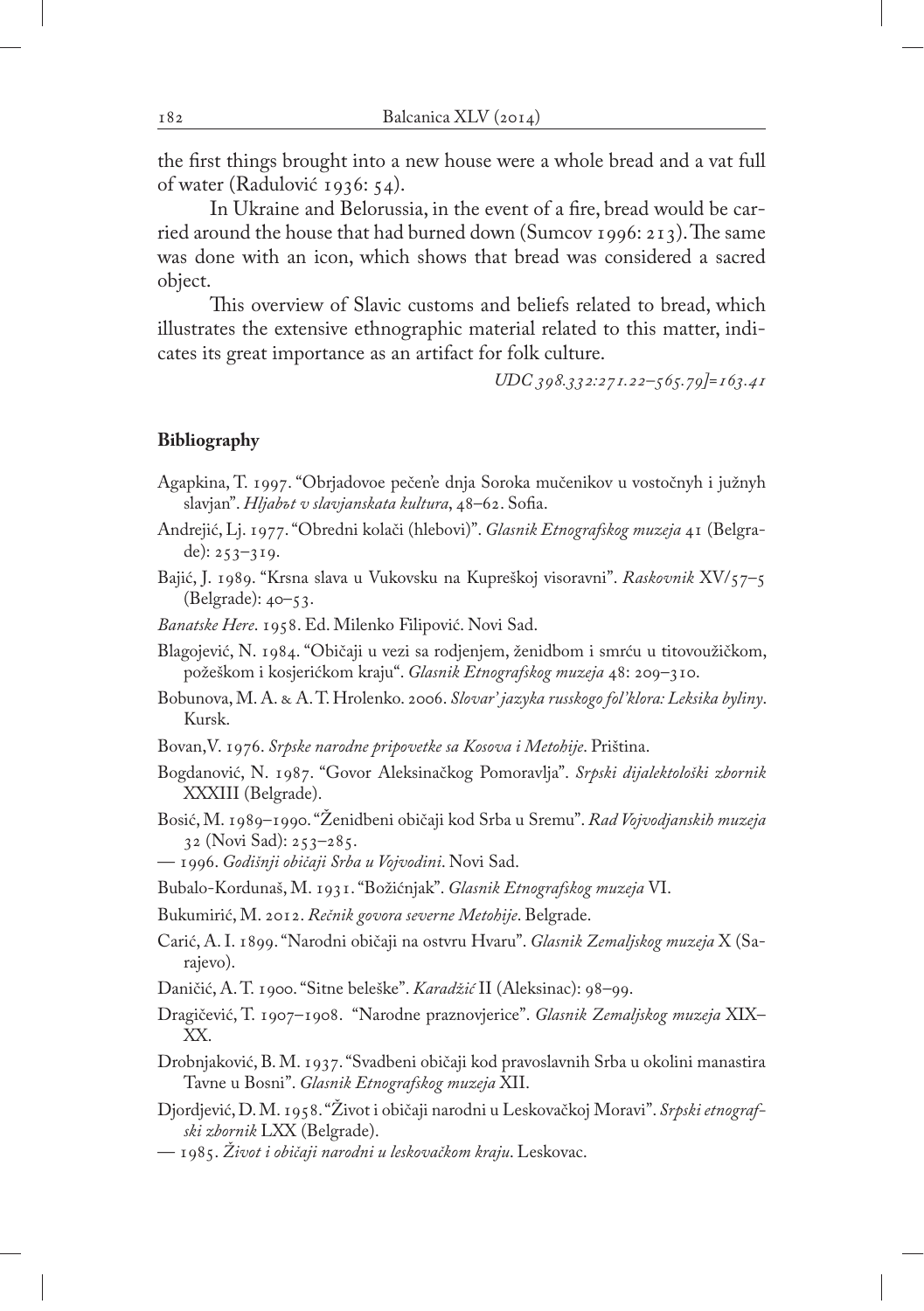Djordjević, T. 1984. "Vasiliica". *Naš narodni život* 2 (Belgrade): 65–76.

- ESSJ 1974 *Etimologičeskij slovar' slavjanskih jazykov.* Vol. 1, ed. O. A. Trubačev. Moscow.
- Filipović, M. S. 1967. "Različita etnološka gradja". *Srpski etnografski zbornik* LXXX. — 1986. *Trački konjanik. Studije iz duhovne culture*. Belgrade.
- Gvozdikova, L. S. 1981. "K tipologii svadebnogo hleba". *Sbornik Muzeja antropologii i etnografii* XXXVII (Leningrad): 204–214.
- Grbić, S. 1925. "Srpska narodna jela i pića iz sreza boljevačkog". *Srpski etnografski zbornik* XXXII: 175–236.
- Gura, A. V. 1977. "Iz severnorusskoj svadebnoj terminologii (hleb i prjaniki slovar')". *Slavjnskoe i balkanskoe jazykoznanie. Karpato-vostočnoslavjanskie paralleli. Struktura balkanskogo teksta*, 131–180. Moscow.
- 1997. *Simvolika životnyh v slavjnskoj narodnoj tradicii*. Moscow.
- 2012. *Brak i svad'ba v slavjanskoj narodnoj kul'ture: semantika i simvolika*. Moscow.
- Horvátová, E. 1970. "Zvyky pri svadbe a narodení dietata vo Veľkej Lesnej". *Slovenský národopis* XVIII/1 (Bratislava): 61–90.
- HVSK 1997. *Hljabъt v slavjanskata kultura*. Sofia: Etnografski institut s muzej BAN.
- Ivanov V. V. & V. N. Toporov. 1974. *Issledovanija v oblasti slavjanskih drevnostej. Leksičeskie i frazeologičeskie voprosy rekonstrukcii tekstov*. Moscow.
- Ivanova, R. 1997. "Znakovata s''štnost na svadbenite hljbove". In *Hljabъt v slavjanskata kultura*, 22–28. Sofia*.*
- Jastrebov, I. S. 1889. *Obyčai i pesni tureckih serbov*, 4th ed. St. Petersburg.
- Kalpačina, I. & Lj. Borović. 1990. "Predskazivanje vremena u durmitorskom kraju". *Raskovnik* XVI/59–60: 62–64.
- Knežević, S. & M. Jovanović. 1958. "Jarmenovci". *Srpski etnografski zbornik* LXXIII.
- Kostić, P. 1984. "Godišnji običaji u titovoužičkom, požeškom i kosjerićkom kraju". *Glasnik Etnografskog muzeja* 48: 311–339.
- Kubiak, J. & A. Kubiak. 1981. *Chleb w tradycji ludowej*. Warszawa.
- Lilek, E. 1894. "Vjerske starine iz Bosne i Hercegovine". *Glasnik Zemaljskog muzeja*  VI.
- 1899. "Etnološki pabirci po Bosni i Hercegovini". *Glasnik Zemaljskog muzeja* XI.
- Lozanova, G. 1997. "Hljabъt na mrtvite (po materiali ot južnoslavjanskata pogrebalna obrednost ot kraja na XIX — XX v.)" In *Hljabъt v slavjanskata kultura*, 37–47. Sofia.
- Loma, A. 1996. "Proso". *Raskovnik* XXII/85–86: 63–66.
- Majstorović, S. 1908. "Hrana naših težaka u Bosni". *Glasnik Zemaljskog muzeja* XX.
- Mijatović, S. M. 1909. "Narodna medicina Srba seljaka u Levču i Temniću". *Srpski etnografski zbornik* XIII: 259–482.
- Miladinović, M. & V. Petrović. 1938. "Etnološka gradja iz Radoviškog u južnoj Srbiji". *Glasnik Etnografskog muzeja* XIII.
- Milićević, M. Dj. 1894. "Život Srba seljaka". *Srpski etnografski zbornik* I.
- Milutinović, V. 1971. "Obredna peciva u Vojvodini". *Glasnik Etnografskog instituta SANU* XVI–XVIII.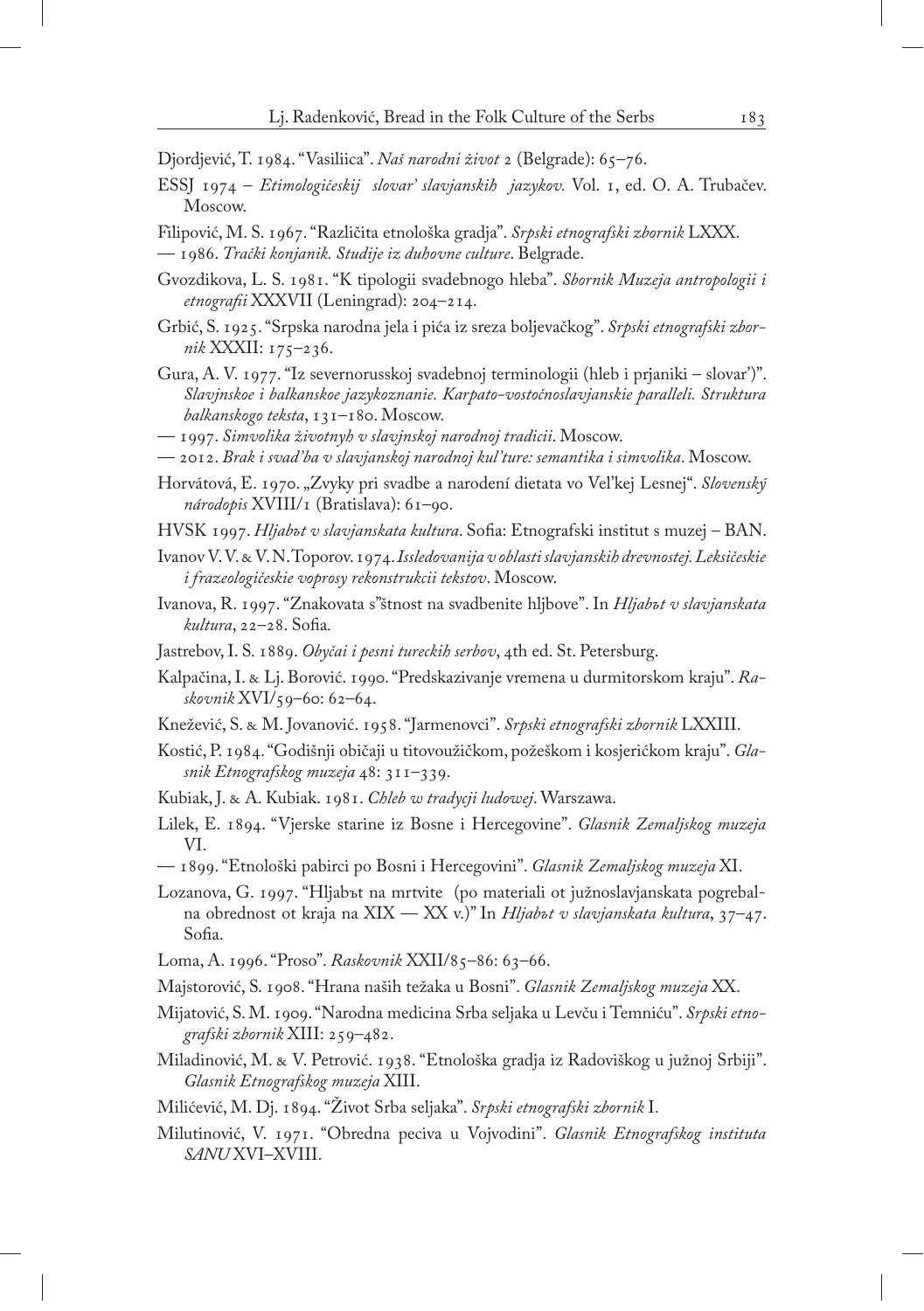- Miodragović, J. 2009. *Narodna pedagogija u Srba ili kako naš narod podiže porod svoj*. Belgrade.
- Nedeljković, M. 1990. *Godišnji običaji u Srba*. Belgrade.
- Nepokupnyj, A. P. 1976. *Balto–severnoslavjnskie jazykovye svjazy*. Kiev.
- Nikolić, V. M. 1910. "Iz Lužnice i Nišave" *Srpski etnografski zbornik* XVI.
- Nikolić, V. 1961. "Priroda u verovanjima i običajima u Sretečkoj župi". *Glasnik Etnografskog instituta SANU* IX–X: 113–137.
- Nušić, B. 1986. *Kosovo* (*Opis zemlje i naroda*). Belgrade.
- Petrović, P. Ž. 1948. "Život i običaji narodni u Gruži". *Srpski etnografski zbornik* LVIII.
- Petrović, S. 1992. *Kulturna istorija Svrljiga*, vol. I. Niš–Svrljig.
- Petrović, V. K. 1900. "Zaplanje ili Leskovačko u Srbiji". *Zbornik za narodni život i običaje Južnih Slavena* V (Zagreb): 51–83.
- Plotnikova, A. A. 1993. "Roždestvenskaja simvolika v terminologii obrjadovogo hleba u serbov". In *Simvoličeskij jazyk tradicionnoj kul'tury, Balkanskie čtenija* 2 (Moscow): 37–62.
- Potebnja, A. A. 2007. *Simvol i mif v narodnoj kul'ture. Razyskanija v oblasti filologii, istorii i tradicionnoj kul'tury*. Moscow.
- Radenković, Lj. 1996. "Hleb u narodnoj magiji balkanskih Slovena". In *Hljab't v slavjanskata kultura*, 145–155. Sofia.
- 2013. "*Slava* porodični praznik Srba". *Zbornik Matice srpske za slavistiku* 84 (Novi Sad):  $9 - 23$ .
- Radovanovič, G. 1998. "Hleb v svadebnyh obrjadah vostočnoj Serbii". *Živaja starina* 1:17 (Moscow): 30–32.
- Radulovački, LJ. "Ishrana Ukrajinaca u Sremskoj Mitrovici". *Zbornik Muzeja Srema* 1 (Sremska Mitrovica).
- Radulović, I. 1936. "Narodna verovanja u Zeti". *Glasnik Etnografskog muzeja* XI.
- Radusinović, M. 1988. *Ostala je reč. Srpske narodne umotvorine iz Metohije*. Belgrade.
- RSANU 1959 *Rečnik srpskohrvatskog književnog i narodnog jezika* I. Belgrade: Serbian Academy of Sciences and Arts.
- RSGV 2000–2010 *Rečnik srpskih govora Vojvodine* 1–10. Novi Sad: Matica srpska.
- SD 1995–2012 *Slavjanskie drevnosti. Etnolingvističeskij slovar'*, vols I–V, ed. N. I. Tolstoj. Moscow.
- Sedakova, I. A. 1994. "Hleb v tradicionnoj obrjadnosti bolgar: rodiny i osnovnye etapy razvitija rebenka". In *Slavjanskij i balkanskij fol'klor*, 130–138. Moscow.
- SEL 2004 *Slovenski etnološki leksikon*. Ljubljana.
- Stanojević, M. 1929. "Običaji i verovanja na Timoku". *Glasnik Etnografskog muzeja* IV.
- Stojančević, V. 1979. "Ritualna obeležja životnih ciklusa (inicijacije) i zabrane (tabui) u običajima stanovnika južnog Pomoravlja". *Leskovački zbornik* XIX (Leskovac): 159–182.
- Strahov, A. B. 1991. *Kul't hleba u vostočnyh slavjan*. Munich.
- Sumcov, N. F. 1885. *Simvolika slavjanskih obrjadov. Izbrannye Trudy*. Moscow 1996, 158–248.